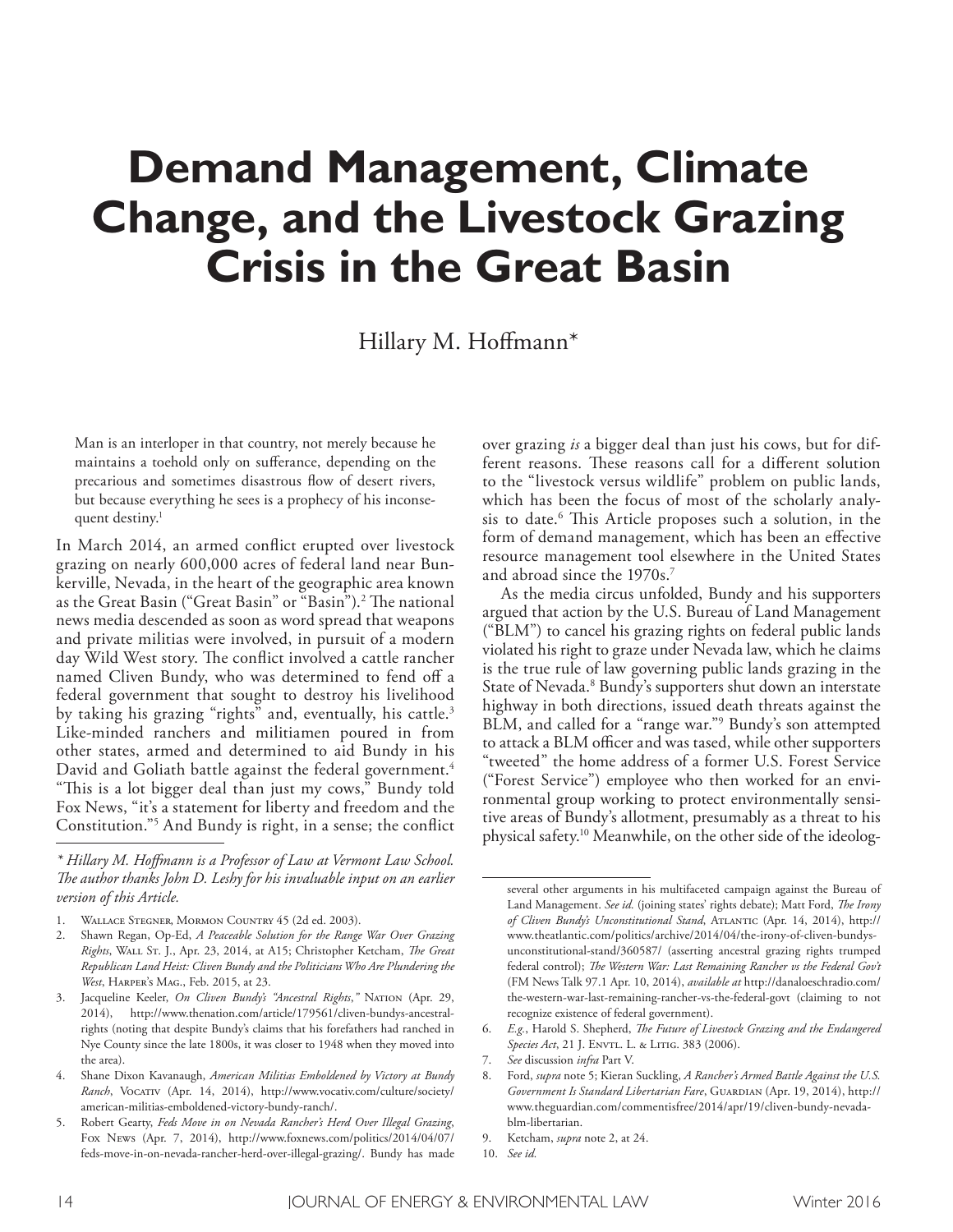ical spectrum were those who seized on Bundy's hyperbolic statements regarding the rule of law and race relations to portray him as a fringe lunatic intent on declaring war because of political sentiment and senseless right-wing ideology.<sup>11</sup> As is often the case, though, the dispute at the heart of this news story is not so cut-and-dried. It seemed true that Bundy had declared war on the federal government by continually violating the terms of his federal grazing permits and forcibly resisting the eforts of the BLM to enforce court orders requiring him to remove cattle from grazing allotments near Bunkerville. 12 It also seemed, for decades, that the rule of law had absolutely no impact on Bundy's actions—he was going to use the Bunkerville allotment for grazing whether or not he had a permit and regardless of court orders instructing him to cease grazing and remove his cattle. 13 In Bundy's view, he had a right to use the Bunkerville allotment for grazing, on his terms.

The intensity of the tension between Bundy and the BLM surprised those unfamiliar with the political, ecological, and social history of the Great Basin. Many people had a difficult time believing tensions over access to federal lands and the rule of law, western cultural values and resource scarcity, could really result in this level of confict. 14 And yet, it did. The threats, militia presence, and other actions resulted in the BLM announcing it would not impound Bundy's livestock, due to "threats to public safety."15

To those who are familiar with the region, these types of conflicts are the norm, rather than the exception.<sup>16</sup> The cycle of resource use and resource scarcity are nothing new to natural resource managers, scholars, regional historians, or local residents. 17 Now the cycle includes a new variable: the uncertainties associated with climate change. These tensions and this cycle will continue, no doubt, unless there are signifcant changes in the way federal public lands are managed, and in the way that the regulated communities perceive and use the natural resources at stake. This statement is not a novel one, either, but to date, efforts at reforming the public lands grazing system have all failed, resulting in tens of thousands of acres of public lands grazing allotments deteriorating to the point where continued grazing is questionable. 18

This problem is particularly acute in desert areas such as the Great Basin. 19

This Article frames the age-old conflict between livestock grazing and other public lands uses in a new light, incorporating the modern "game-changer" of climate disturbance, using a new theory of reform that has succeeded in similarly delicate ecosystems involving scarce water resources. Part I describes the ecological region of the Great Basin, and its component ecosystems. Then, Part II presents a brief overview of the Great Basin's anthropological history and establishes the patterns of human use of this region for livestock grazing. Part III explains the legal regime governing livestock grazing on public lands, from the disposal era to the present. Part IV presents the historical climate trends in the Great Basin region, as well as the climate predictions for the next century, based on currently available data. Finally, Part V analyzes recent executive approaches for federal lands planning agencies in light of climate concerns, explaining how implementation of management measures will likely require agencies to promulgate new regulations, and presents the theory of demand management as an integral means of efecting the new livestock grazing use patterns that climate change will require.

# **I. The Great Basin's Physical Characteristics**

## *A. Basin Topography*

The Great Basin region is hydrologically and geographically unique. With respect to hydrology, the Basin is the largest area of endorheic watersheds in North America, which means that its water bodies have no outlet to any sea. 20 An endorheic basin is essentially a giant funnel, containing several smaller funnel-like basins.<sup>21</sup> The Great Basin is also one of the most mountainous regions of the country,<sup>22</sup> but due to its funnel shape, all of the precipitation that falls as snow or rain into the Basin's long, relatively narrow mountain ranges and valleys, or onto vast desert plains, either evaporates or seeps into the ground. 23

The Great Basin stretches from southern Oregon eastward to southern Idaho, and southwestern Wyoming, through-

<sup>11.</sup> *See id.*

<sup>12.</sup> *Id.*; *see also* J.J. Macnab, *Context Matters: Te Cliven Bundy Standof—Part 1*, Forbes (Apr. 30, 2014), http://www.forbes.com/sites/jjmacnab/2014/04/30/ context-matters-the-cliven-bundy-standoff-part-1/.

<sup>13.</sup> *E.g.*, United States v. Bundy, No. CV-S-98-531-JBR (RJJ), 1998 U.S. Dist. LEXIS 23835, at \*11 (D. Nev. Nov. 3, 1998).

<sup>14.</sup> Ketcham, *supra* note 2, at 25 (expressing surprise at Bundy's stance on grazing and his defance of the federal government, which had been "so patient with his shenanigans" and had "subsidized ranchers like him with enormous largesse").

<sup>15.</sup> *Id.* at 24.

<sup>16.</sup> *Id.* at 25.

<sup>17.</sup> *Id.*

<sup>18.</sup> Public Employees for Environmental Responsibility, *Grazing Reform: About the BLM Grazing Data*, PEER.org, http://www.peer.org/campaigns/public-lands/ public-lands-grazing-reform/blm-grazing-data.html (last visited Aug. 2, 2015)

<sup>(</sup>noting that a conservative estimate of 29% of all BLM grazing allotments have failed to meet the Agency's own standards for rangeland health).

<sup>19.</sup> *Id.*

<sup>20.</sup> *Great Basin and Central Valley, Western U.S.A.*—September 17th, 2011, EARTH Snapshot (Sept. 17, 2011), http://www.eosnap.com/image-of-the-day/ great-basin-and-central-valley-western-usa-september-17th-2011/.

<sup>21.</sup> John McPhee, Basin and Range 27 (1981).

<sup>22.</sup> Nat'l Parks Conservation Ass'n, Great Basin National Park: A Resource Assessment 1 (2009), *available at* http://www.npca.org/about-us/ center-for-park-research/stateoftheparks/great\_basin/GRBA-Web.pdf.

<sup>23.</sup> *See id.* at 2; E. Leif Reid, *Ripples From the Truckee: Te Case for Congressional Apportionment of Disputed Interstate Water Rights*, 14 STAN. ENVTL. L.J. 145, 148 (1995).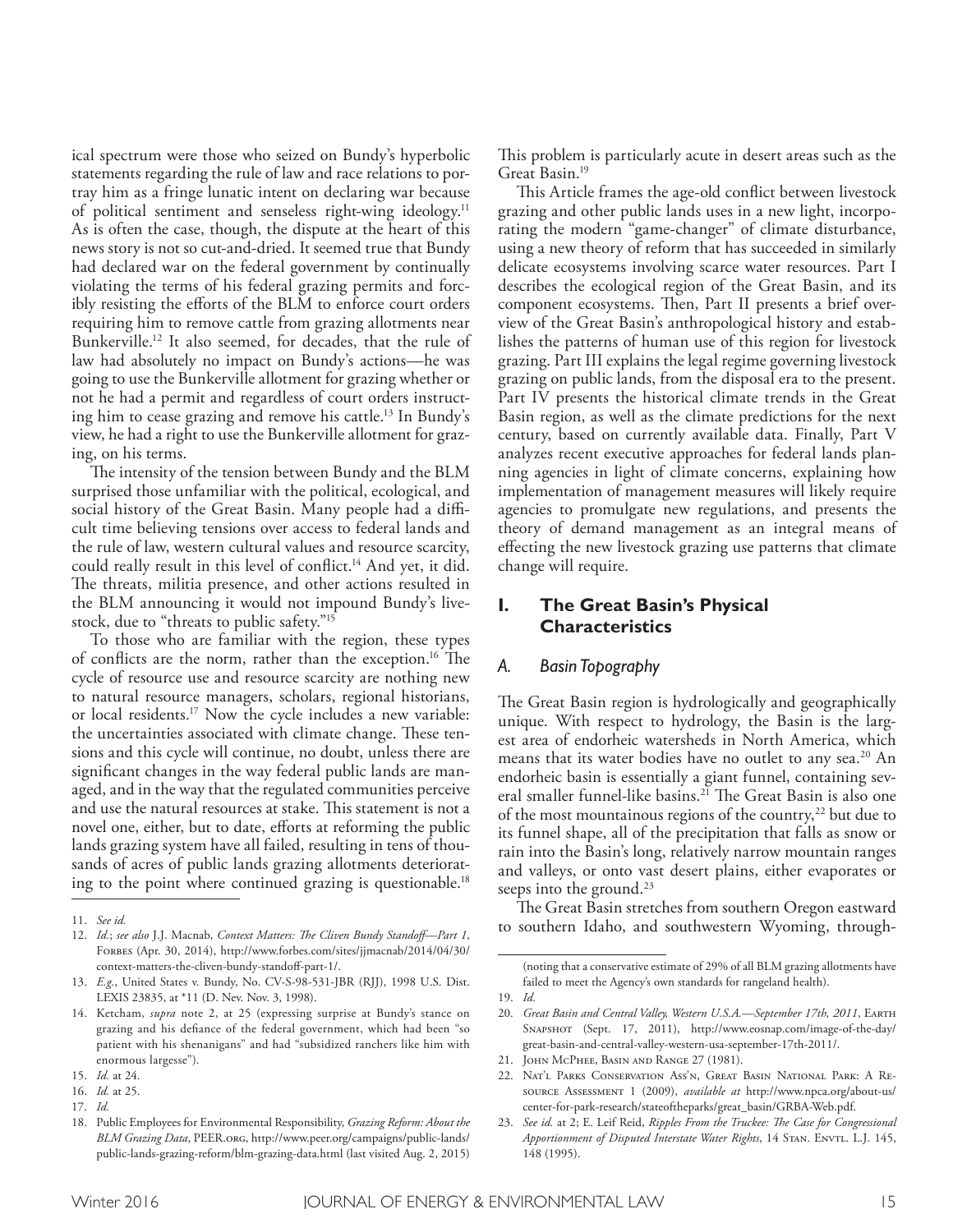out the western half of Utah (demarcated by the Wasatch mountain range). 24 Most of the Great Basin is occupied by the State of Nevada. 25 Topographically, the Basin is incredibly diverse, consisting of deserts, mountainous landscapes, alpine regions, lakes, and rivers. 26 In brief, though, it is one of the most hostile climates in the United States, and much of the Great Basin is virtually uninhabitable because "all of it is dry and all of it is hot."27 As Wallace Stegner explained in *Mormon Country*:

The mountains are treeless and sometimes waterless; the land is an endless succession of swinging sagebrush valleys hammocked between the ranges; the natives are jackrabbits, rattlesnakes, tarantulas, and horned toads  $\dots$ . Three or four little puddles, an interminable string of crazy, warped, arid mountains with broad valleys swung between them; a few waterholes, a few springs, a few oasis towns and a few dry towns dependent for water on barrels and horsepower; a few little valleys where irrigation is possible and where the alfalfa looks incredibly green as you break down out of the pass; a desert more vegetationless, more indubitably hot and dry, and more terrible than any desert in North America except possibly Death Valley; an uncounted wealth of minerals gold, silver, lead, zinc, copper, mercury, antimony—that about sums up the Great Basin. 28

The tallest mountain in the Great Basin region is Mt. Whitney, which crests at approximately 14,000 feet, and the lowest point is Badwater in Death Valley at 282 feet below sea level. 29 As mentioned above, there are several endorheic basins within the Great Basin, such as the Salt Lake Valley, the Sevier Desert, and the Humboldt Sink. 30 Viewed from overhead, this region resembles long and narrow mountain ranges separated by long and deep valleys. Even today, the Basin is difficult terrain to traverse and access.<sup>31</sup>

#### *B. Ecology*

The Great Basin is home to a surprisingly diverse number of plant and animal species. These include the world's oldest known tree species, the bristlecone pine, with a life span numbering in the thousands of years. 32 Other native plants include sagebrush, aspen trees, pine trees, and various species

- 30. *E.g.*, *System Description*, Sevier River Water Users Ass'n, http://www.sevierriver.org/about/system-description/ (last visited Nov. 17, 2014); *Te Great Basin*, *supra* note 24.
- 31. *Geology Provinces in the United States: Basin and Range Province*, U.S. Geological Surv., http://geomaps.wr.usgs.gov/parks/province/basinrange.html (last visited Mar. 23, 2015).
- 32. Nat'l Parks Conservation Ass'n, *supra* note 22, at 15.

of short- to mid-length grasses. 33 However, multiple invasive species, such as cheatgrass, spotted knapweed, thistle, white top, and mullen, are also present.<sup>34</sup> These invasive plant species have caused serious problems in the Basin. For example, one study concludes cheatgrass has taken over approximately twenty-fve million acres of BLM lands throughout the Basin, and one hundred million acres of land total. 35 Cheatgrass is a pernicious invader, rapidly taking over where livestock grazing and other surface disturbances occur due to its prolifc ability to produce seeds and reproduce rapidly. 36

The presence and availability of native grasses have depended largely on the climate. When seasonal weather patterns are wetter, grasses are widely present in the valley foors and semi-arid bottomlands. 37 During droughts, the number of grass species diminishes. For example, as a native shrub, sagebrush has been present throughout much of the Great Basin for about 11,000 years. 38 But sagebrush is particularly vulnerable to fire,<sup>39</sup> so the species has largely been replaced by cheatgrass and other invasive species as wildfres have increased in frequency and severity. 40 Cheatgrass and fre have formed a powerful feedback loop, rendering native species such as sagebrush powerless to reestablish themselves. 41 Together, cheatgrass and fre are a "symbiotic disaster." 42

Native animal species include coyotes, shrews, lizards, bats, minks, river otters, deer, antelope, porcupines, cougars, pelicans, cormorants, loons, gulls, pheasants, grouse, hawks, owls, and geese. 43 A number of the species of mammals, fsh, reptiles, and amphibians that reside in the Great Basin are listed as endangered or threatened under the federal Endangered Species Act<sup>44</sup> or state wildlife protection statutes.<sup>45</sup> One species, the greater sage grouse, occupies almost the entire Basin, and narrowly missed an endangered species listing decision by

- 35. Tom Kenworthy, *How the "Black Fingers of Death" Can Help Defeat Climate Change*, Thinkprogress.org (Sept. 9, 2014), http://thinkprogress.org/ climate/2014/09/09/3478143/black-fingers-of-death-climate-change/; *see also* Hilary Ann Parkinson, M.S. Tesis, *Impacts of Native Grasses and Cheatgrass on Great Basin for Development*, MONT. ST. U., Sept. 2008, at ix (stating that cheatgrass is present in more than one hundred million acres throughout the Basin).
- 36. Kenworthy, *supra* note 35.
- 37. U.S. FOREST SERV., U.S. DEP'T OF AGRIC., HUMBOLDT-TOIYABE NATIONAL Forest Climate Change Vulnerability Report 2 (2011), *available at* http://www.fs.usda.gov/Internet/FSE\_DOCUMENTS/stelprdb5294901.pdf. 38. *See id.* at 1.
- 39. *See Efects of Fire in the Northern Great Plains*, U.S. Geological Surv., http:// www.npwrc.usgs.gov/resource/habitat/fre/shrubs.htm (last updated Feb. 2, 2013).
- 40. *See* Brodie Farquhar, *Cheatgrass a Burning Problem*, Casper Star Trib. (Feb. 25, 2003), http://www.blm.gov/wy/st/en/programs/weeds\_pests/Cheatgrass/ news/2-25casperst.print.html.
- 41. Kenworthy, *supra* note 35.
- 42. *Id*.
- 43. McPhee, *supra* note 21, at 45.
- 44. Endangered Species Act of 1973, Pub. L. No. 93-205, 87 Stat. 884 (codifed as amended at 16 U.S.C. §§ 1531–1544 (2012)).
- 45. *See generally* U.S. Nat'l Park Serv., Great Basin National Park Listing Sensitive and Extirpated Species (2006), *available at* http://www.nps.gov/ grba/naturescience/upload/SENSIT~1.pdf.

<sup>24.</sup> The Basin roughly resembles the shape of a shield, with the narrowest points at its southern end. *See Te Great Basin*, U.S. Nat'l Park Serv., http://www.nps. gov/grba/planyourvisit/the-great-basin.htm (last visited June 23, 2015).

<sup>25.</sup> *Id.*

<sup>26.</sup> *Id.*; McPhee, *supra* note 21, at 18–19, 44 (describing region as: "Basin. Fault. Range. Fault. Range.").

<sup>27.</sup> Stegner, *supra* note 1, at 42.

<sup>28.</sup> *Id.* at 42, 44.

<sup>29.</sup> *Motivation for the Great Basin Paleoenvironmental Database*, Desert Res. Inst., http://www.dri.edu/gbped-motivation (last visited Mar. 23, 2015).

<sup>33.</sup> *Id.* at 14–16.

<sup>34.</sup> *Id.* at 8.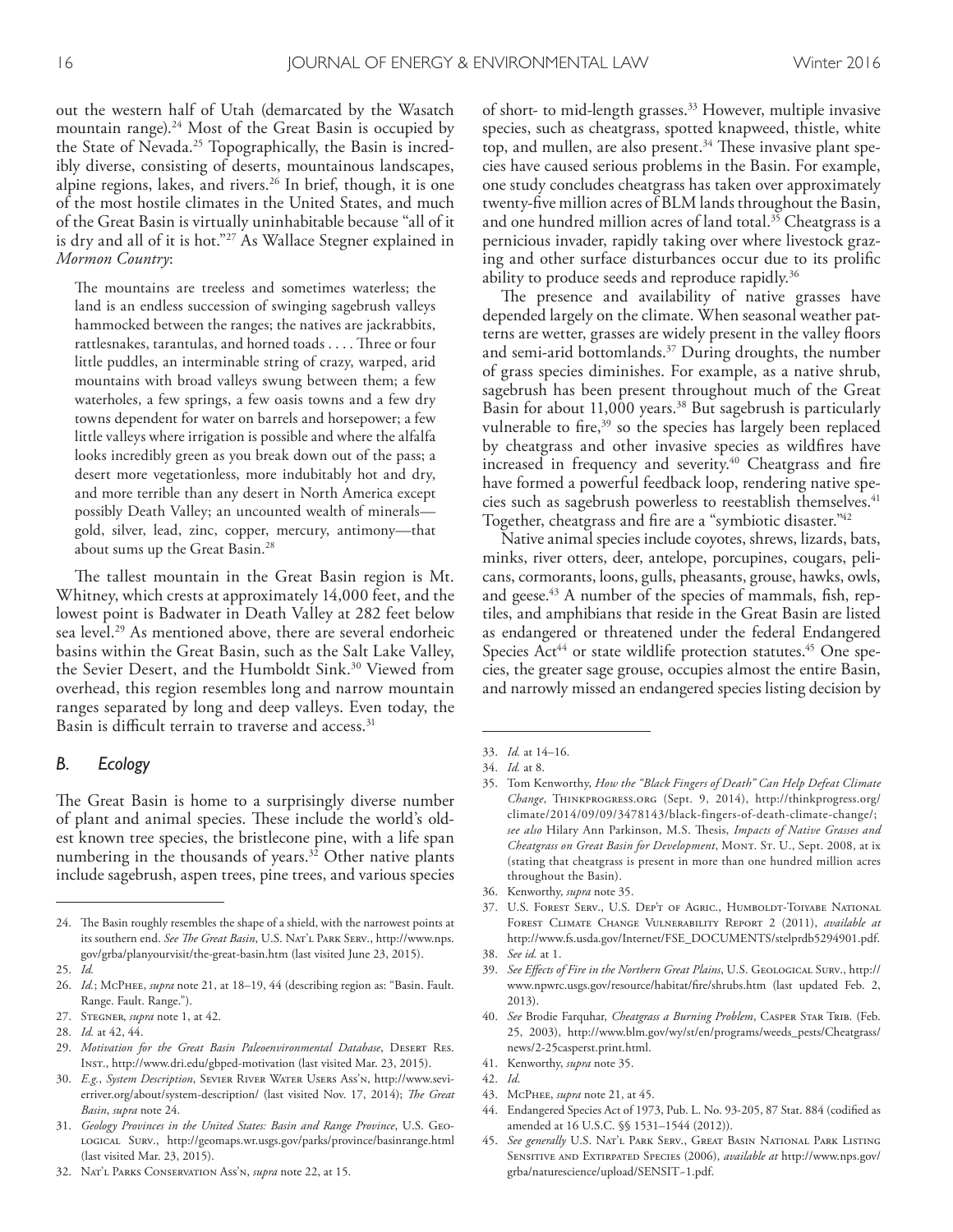the U.S. Fish and Wildlife Service in October 2015. 46 Federal officials noted that fire and invasive species have particularly threatened greater sage grouse habitat in the Basin. 47

#### *C. Great Basin Geology and Hydrology*

The Basin's rocky underbelly contains vast deposits of minerals and a surprising amount of groundwater. With respect to the former, the Basin holds some of the richest deposits of gold and silver in the world. 48 Its geologic features also hold platinum, copper, lead, zinc, and molybdenum. 49 Limestone caves hold vast displays of speleothems, or cave rock formations such as stalactites and stalagmites. 50

Regarding the latter, there are several major river systems in the Basin: the Bear and the Jordan Rivers empty into the terminal Great Salt Lake<sup>51</sup>; the Provo River terminates in Utah Lake<sup>52</sup>; and the Sevier River sinks into the ground or evaporates, depending on the seasonal climate, before discharging into Lake Sevier. 53 In Nevada, river systems touching the Basin include the Truckee, Humboldt, Quinn, and Carson. 54 Two California river systems also connect to the Basin, the Amargosa and the Owens.<sup>55</sup> These rivers empty into terminal lakes—such as Pyramid Lake and Lake Tahoe in Nevada, and Mono Lake in California—where they evaporate, or seep into the ground. 56 As a result of their desert location and lack of hydrological connection to outside water bodies, many of the water sources in the Basin are highly saline. 57

Much of the available water supply in the Great Basin is held in surface lakes, reservoirs, and underground aquifers. 58 Surface waters are largely appropriated or allocated, and all

- 48. *See* Reid, *supra* note 23, at 154; *Western Region Gold Deposits*, U.S. Geological Surv., http://minerals.usgs.gov/west/projects/nngd.htm (last modifed Dec. 13, 2012, 3:14 PM).
- 49. Bill Fiero, Geology of the Great Basin 13 (1986).
- Park Geology, U.S. NAT'L PARK SERV., http://www.nature.nps.gov/GEOL-OGY/parks/grba/ (last updated Jan. 4, 2005).
- 51. Utah Div. of Water Res., *Te Great Salt Lake*, Utah.gov, http://www.water. utah.gov/GSL/GSLlake.htm (last visited June 23, 2015).
- 52. Arthur C. Benke & Colbert E. Cushing, Rivers of North America 656 (2005).
- 53. *Id*. at 671; *Virtual River Basin: System Description*, Sevier River Water Users Ass'n, http://www.sevierriver.org/about/system-description/ (last visited Aug. 2, 2015).
- 54. Fiero, *supra* note 49, at 192.
- 55. Benke & Cushing, *supra* note 52, at 657–58.
- 56. *Id*. at 656–58, 671; *Great Basin and Central Valley, Western U.S.A.—September 17th, 2011*, *supra* note 20.
- 57. *See generally Great Basin: Maps*, U.S. Nat'l Park Serv., http://www.nps.gov/ grba/planyourvisit/maps.htm (last visited June 23, 2015); Nev. Div. of Water Planning, Humboldt River Chronology: An Overview and Chronological History of the Humboldt River and Related Water Issues I-2 (2000), *available at* http://water.nv.gov/mapping/chronologies/humboldt/ hrc-pt1.pdf; *About Mono Lake: Chemistry*, MONO LAKE COMMITTEE, http:// www.monolake.org/about/geolake (last visited June 23, 2015).
- 58. *See Groundwater*, U.S. Nat'l Park Serv., http://www.nps.gov/grba/naturescience/groundwater.htm (last visited June 23, 2015).

of the Basin states are looking to aquifers to fulfll unmet water demands. 59 Aquifers recharge seasonally depending on rainfall and runof, essentially absorbing any water that is not diverted or captured on the surface, whether by natural or anthropomorphic obstructions. 60 It cannot be overstated, the amount of water in the Great Basin is fnite, and diminishes in direct proportion to human occupancy and use patterns. 61

#### *D. Great Basin Weather*

Given that the Great Basin technically includes part of the highest mountain in the lower forty-eight states, and the lowest, driest, and hottest desert, its climate varies tremendously. However, some discussion of weather patterns is useful in the context of analyzing available forage over the next ffty to one hundred years. With respect to precipitation, annual rain and snowfall in the Basin region is sparse. Although seasonal snowfall may reach up to 300 inches per season in some mountainous areas, some of the valley floors experience less than 5 inches of precipitation per year. 62 During spring runoff, much of the surface water flows too rapidly to soak into the arid ground, so it courses through canyons and gullies as fash foods and vanishes almost as quickly as it appeared. 63

Temperatures in the Great Basin are extreme. The warmer parts of the Basin average greater than 85 degrees Fahrenheit in the summer<sup>64</sup> and the highest recorded temperature in U.S. history was in Death Valley, in the southwestern region of the Great Basin. 65 In the winter, temperatures can reach extreme lows in the mountainous regions, but the desert foors are not immune from the cold. Temperatures there can be in the low teens in the winter months. 66 In Great Basin National Park, in eastern Nevada, the average temperatures are above 80 degrees in the summer and below 20 degrees in the winter. 67

The elevation differential between the basins and peaks of the ranges throughout the region can reach as much as 8000 feet, resulting in tumultuous wind and storm pat-

- 63. McPhee, *supra* note 21, at 40.
- 64. *Great Basin: Weather*, *supra* note 62.

- 66. *Great Basin: Weather*, *supra* note 62.
- 67. *Id*.

<sup>46.</sup> *See* 12-Month Finding on a Petition to List Greater Sage-Grouse (*Centrocercus urophasianus*) as an Endangered or Threatened Species, 80 Fed. Reg. 59,857, 59,858 (Oct. 2, 2015).

<sup>47.</sup> *Id.*

<sup>59.</sup> *See, e.g.*, Mark Havnes, *Geologist: S. Utah Aquifer Could Be Developed*, Salt LAKE TRIB., June 14, 2009, at B2.

<sup>60.</sup> Glenn Thomas Malmberg, Available Water Supply of the Las Vegas Ground-*Water Basin Nevada*, U. Nev. Las Vegas, 1965, at 22, *available at* http://digitalscholarship.unlv.edu/water\_pubs/123/.

<sup>61.</sup> *See id.* at 84.

<sup>62.</sup> *See Great Basin: Weather*, U.S. Nat'l Park Serv., http://www.nps.gov/grba/ planyourvisit/weather.htm (last visited June 23, 2015); *Climate of Nevada*, W. REGIONAL CLIMATE CTR., http://www.wrcc.dri.edu/narratives/NEVADA.htm (last visited June 23, 2015). For a comparison, the city of Chicago, Illinois, receives about twice that amount. *See Compare Average Rainfall for U.S. Cities*, WeatherDB, http://average-rainfall.fndthebest.com/ (last visited June 23, 2015).

<sup>65.</sup> Andrea Thompson, *What's the Highest Temperature Ever Recorded in the U.S.?*, LiveScience (July 8, 2011, 11:52 AM), http://www.livescience.com/30582 highest-hottest-temperature-recorded-us-world.html.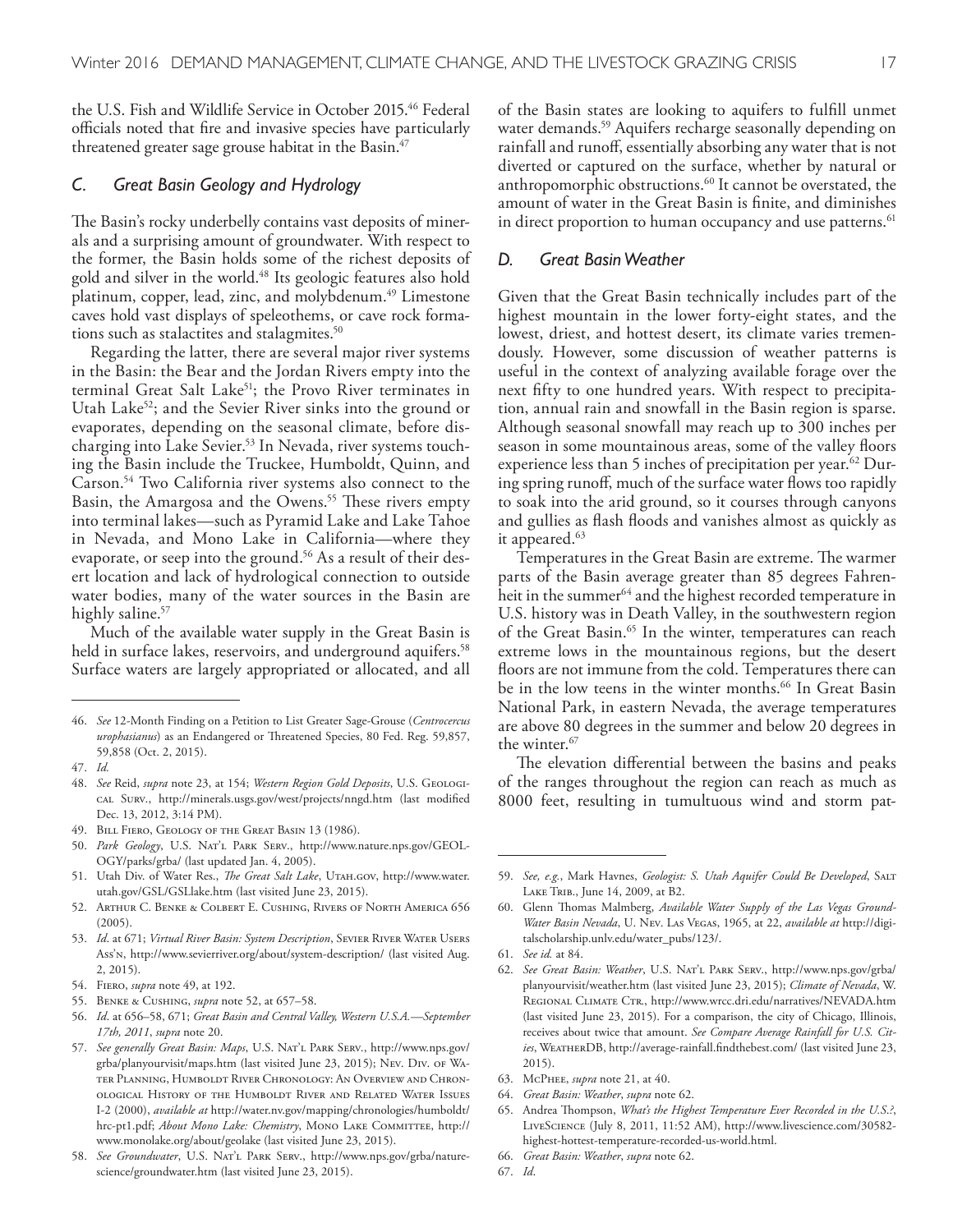terns.<sup>68</sup> The weather patterns in the Great Basin are regularly marked by fash foods, wind storms, and even sand storms. 69 In Great Basin National Park, visitors are advised to watch for weather-related dangers including rain, hail, and snow storms, and other hazards such as altitude sickness, sudden drops in temperature and visibility, and sun exposure. $^{70}$ 

## **II. Human Imprints on the Basin: Anthropological History**

#### *A. Prehistoric Occupancy of the Great Basin*

For the past 11,000 years, records indicate that the Great Basin has been plagued by drought.<sup>71</sup> The earliest occupants of the Great Basin settled near water, which is not surprising given the desert characteristics of the region.<sup>72</sup> As drought periodically settled on the Basin, records refect "hiatuses" of human occupancy. 73 Recent studies of pollen, tree rings, and rat middens have allowed climatologists to determine that the region was perpetually plagued by droughts lasting around one hundred or more years, and that it has been gradually drying for the past  $11,\!000$  years. $^{74}$ 

The records of human habitation in the Great Basin region date from approximately 12,000 B.C.<sup>75</sup> The earliest occupants, Paleo-Indians, were followed by civilizations of Archaic Peoples; the diference in their subsistence patterns and societal construction is attributed to climatological conditions and the types of food supplies those conditions could sustain.<sup>76</sup> The Paleo-Indians were primarily hunters, who moved with their prey, which included Pleistocene mammals like ground sloth, mammoth, and bison. 77 When climate conditions shifted and these large prey animals disappeared, Paleo-Indians disappeared from archaeological records and were replaced by Archaic Peoples.<sup>78</sup> The Archaic civilization was more omnivorous, supported by a wide variety of vegetation and supplemented by small mammals and fsh. 79

- 76. *Id.*
- 77. *Id.*
- 78. *Id.*
- 79. *Id.*

After these earliest inhabitants disappeared from the archaeological record, the Fremont arrived, around A.D. 500.<sup>80</sup> The Fremont were sedentary people who engaged in irrigated agricultural practices along with hunting both large and small game.<sup>81</sup> There is archaeological evidence that the Fremont grew corn, beans, and squash, and constructed permanent food storage structures in their villages, despite occupying the Basin during what has become known as the Holocene Drought.<sup>82</sup> The Holocene Drought lasted from roughly 486 B.C. until approximately A.D. 1500 and, initially, did not afect Fremont farming. 83 Between A.D. 1300 and 1500, the Fremont disappeared from the archaeological record of the Great Basin. 84 Recent studies have determined that their disappearance was largely due to the desertifcation of the Basin, which rendered their sedentary farming practices impossible. 85

Around the time that the last traces of the Fremont civilization disappeared from the record, new indigenous civilizations moved into the area.<sup>86</sup> These were the ancestral relatives of modern native nations such as the Bannock, Chemehuevi, Kawaiisu, Mono, Paiute, Panamint, Shoshone, Goshute, Washoe, and Ute, and they were largely migratory societies.<sup>87</sup> They hunted large and small game, gathered nuts, berries, seeds, tubers and roots, and fshed if they lived near one of the Basin's many lakes.<sup>88</sup> They did not engage in Fremont-style agricultural practices, except in very small, personal plots.<sup>89</sup> The descendants of these inhabitants still reside in the Great Basin today,<sup>90</sup> although their subsistence patterns have changed, especially with the introduction of domestic livestock by European settlers in the mid-1800s. 91 Many tribes, such as the Shoshone, engage in western-style cattle ranching today. 92

## *B. Historic Non-Native Settlers and Occupants of the Great Basin*

Spanish conquistadors and missionaries began exploring the southernmost reaches of the Great Basin region in the mid-1500s, when records document their contact with members of the Zuni Nation in the present-day States of Arizona and

- 84. *See Great Basin: Fremont Indians*, *supra* note 82.
- 85. *Id.*; Mensing et al., *supra* note 71.
- 86. *See Great Basin: Fremont Indians*, *supra* note 82 ("At the same time, new groups of hunter-gatherers appear to have migrated into the Fremont area from the southwestern Great Basin sometime after about 1,000 years ago.").
- 87. *Historic Tribes of the Great Basin*, *supra* note 80.

89. *Id.*

- 91. John Ragsdale*, Individual Aboriginal Rights*, 9 Mich. J. Race & L. 323, 331– 32 (2004).
- 92. *Id.* at 342.

<sup>68.</sup> Paul W. Jewell & Kathleen Nicoll, *Wind Regimes and Aeolian Transport in the Great Basin, U.S.A.*, 129 Geomorphology 1, 1–3 (2011), *available at*  http://www.academia.edu/549920/Wind\_Regimes\_and\_Aeolian\_Transport\_ in\_the\_Great\_Basin\_U.S.A.

<sup>69.</sup> Stegner, *supra* note 1, at 49.

<sup>70.</sup> *See Current Conditions—Great Basin National Park*, U.S. Nat'l Park Serv., http://www.nps.gov/grba/planyourvisit/ccgrba.htm (last updated June 19, 2015).

<sup>71.</sup> Scott Mensing et al., *Extended Drought in the Great Basin of Western North America in the Last Two Millennia Reconstructed From Pollen Records*, Science-DIRECT, 2007, at 1-2.

<sup>72.</sup> Stephanie D. Livingston, Presentation at the Spring-Fed Wetlands Conference: The Relevance of Old Dirt and Old Water to Location, Preservation, and Visibility of Prehistoric Archaeological Sites in the Great Basin, at 1, 3 (May 2002), *available at* http://www.dri.edu/images/stories/conferences\_and\_workshops/spring-fed-wetlands/spring-fed-wetlands-livingston.pdf.

<sup>73.</sup> *Id.* at 1.

<sup>74.</sup> Mensing et al., *supra* note 71.

<sup>75.</sup> Nat'l Parks Conservation Ass'n, *supra* note 22, at 10.

<sup>80.</sup> *See Historic Tribes of the Great Basin*, U.S. Nat'l Park Serv., http://www.nps. gov/grba/learn/historyculture/historic-tribes-of-the-great-basin.htm (last visited June 23, 2015).

<sup>81.</sup> *Id.*

<sup>82.</sup> *Great Basin: Fremont Indians*, U.S. Nat'l Park Serv., http://www.nps.gov/ grba/historyculture/fremont-indians.htm (last visited June 23, 2015).

<sup>83.</sup> U.S. Forest Serv., *supra* note 37.

<sup>88.</sup> *Id.*

<sup>90.</sup> *Id.*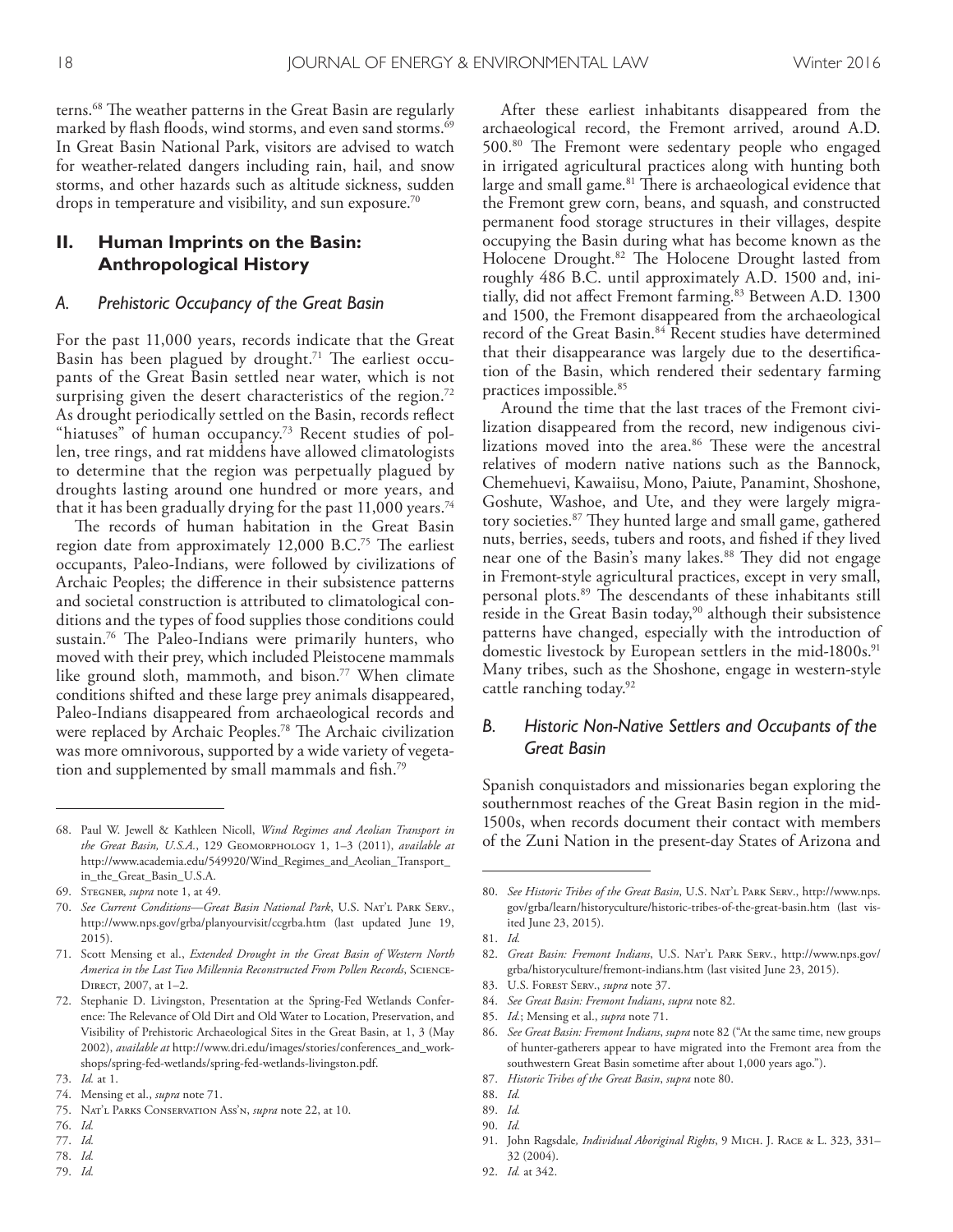New Mexico. 93 By the mid-1600s, the Spanish established permanent settlements in the area. 94 In 1821, Mexico succeeded in gaining independence from Spain and claimed the Great Basin as its sovereign territory. 95 However, Spanish and Mexican nationals found the Basin region largely uninhabitable and did not settle as ranchers or farmers beyond the present-day States of Arizona and New Mexico.<sup>96</sup> They introduced cattle to the region, laying the foundation in southern Arizona and New Mexico for the type of ranching that would eventually spread northward into the Great Basin. 97 This style of large-scale, open-range ranching, would ultimately transform the region in less than 200 years. 98

After the Mexican-American War, Mexico ceded almost the entirety of the Great Basin region to the United States in the Treaty of Guadalupe Hidalgo.<sup>99</sup> Thereafter, in the latter part of the nineteenth century, European-American settlers began arriving, intent on farming and ranching in the same manner they had learned in the east. 100 Most settlement occurred around water sources that would provide adequate sustenance for large herds of sheep and cattle, such as Pruess Lake in Snake Valley, along the Utah and Nevada border. 101

Some of the frst large groups to settle in the Basin were members of the Mormon Church.<sup>102</sup> They staked their claims on "an immense area," with "farms and villages, [and] outposts that worked outward from Salt Lake City" shortly after the United States signed the Treaty of Guadalupe Hidalgo. 103 Unlike later farmers and ranchers, these early farms were generally small, around 20 acres, and utilized both wet and dry farming techniques. 104 From fairly early on, however, it was clear that the Mormon settlers had taken on more than they bargained for because the land in the Great Basin was so arid and the water supplies so scarce. 105 In essence, as Wallace Stegner put it, "[W]ater was always a problem."106 As these settlers soon found, the Great Basin was largely "a dead land," where human destiny was "plain on its face."<sup>107</sup> In brief, "its distances were terrifying, its cloudbursts cata-

93. Zuni Tribe of N.M. v. United States, 12 Cl. Ct. 607, 618 (1987).

102. John E. Thorson et al., *Dividing Western Waters: A Century of Adjudicating Rivers and Streams*, 8 U. Denv. Water L. Rev. 355, 400–01 (2005).

106. *Id.* at 40.

strophic, its beauty famboyant and bizarre and allied with death. Its droughts and its heat were withering."<sup>108</sup>

As early as 1878, the explorer John Wesley Powell cautioned that the high desert climate in the Great Basin was "ill suited" for traditional agricultural practices. 109 Continuously, settlers discovered that the Great Basin proved "wholly inadequate" to support the type of agricultural practice of the size and scope contemplated by the federal disposition laws enacted by Congress at the time. 110 By the 1860s, livestock grazing had changed the landscape significantly, depleting native forage to the point that invasive species like sagebrush quickly took over as the dominant groundcover. 111 Cheatgrass, medusahead, and red brome were all introduced as replacement forage, but these grasses only increased the desertifcation which their introduction was designed to stem. 112

# **III. Legislating on the Brink of Ecological Disaster: The Federal Statutes Regulating Livestock Grazing in the Great Basin**

### *A. Incentivizing Disaster: The Disposal Statutes of 1800–1934*

The grazing "rights" that Cliven Bundy once lawfully possessed, derive from disposal-era policies that the federal government adopted when it frst tried to establish control over the vast territory it had acquired west of the Mississippi River in the mid to late 1800s. To encourage rapid settlement and population dispersal over what are now the eleven western States of California, Oregon, Washington, Idaho, Montana, Wyoming, Colorado, Utah, Nevada, Arizona, and New Mexico, Congress passed a series of statutes designed to vest ownership in new settlers, so they would stay and cultivate the arable bottomland. 113 In reality, the statutes ended up accommodating a small number of large enterprises and consolidated control over large mineral estates, land, and water, at the expense of small farmers and individual miners. 114

In the beginning, to encourage small ranching operations, Congress passed several statutes allowing early twentieth century settlers to patent up to 640 acres of federal land if

<sup>94.</sup> *Id.* at 620.

<sup>95.</sup> *Id.* at 627.

<sup>96.</sup> Eric B. Kunkel, *Te Spanish Law of Waters in the United States: From Alfonso the Wise to the Present Day*, 32 McGeorge L. Rev. 341, 351 (2001).

<sup>97.</sup> George Cameron Coggins & Margaret Lindeberg-Johnson, *Te Law of Public Rangeland Management II: The Commons and the Taylor Act*, 13 Envrt. L. 1, 22 (1982–1983).

<sup>98.</sup> *See id.*; Pub. Lands Council v. Babbitt, 529 U.S. 728, 732–33 (2000).

<sup>99.</sup> Frederico M. Cheever, *A New Approach to Spanish and Mexican Land Grants and the Public Trust Doctrine: Defning the Property Interest Protected by the Treaty of Guadalupe Hidalgo*, 33 UCLA L. Rev. 1364, 1369 (1986).

<sup>100.</sup> *Grazing the Great Basin*, U.S. Nat'l Park Serv. (Apr. 2000), http://www.nps. gov/grba/historyculture/grazing-the-great-basin.htm.

<sup>101.</sup> Edward Leo Lyman & Linda King Newell, A History of Millard County 167 (1999).

<sup>103.</sup> Stegner, *supra* note 1, at 34.

<sup>104.</sup> *See id.* at 38.

<sup>105.</sup> *Id.* at 34, 40.

<sup>107.</sup> *Id.* at 51.

<sup>108.</sup> *Id.*

<sup>109.</sup> Robert B. Keiter, *Public Lands and Law Reform: Putting Teory, Policy, and Practice Into Perspective*, 2005 Utah L. Rev. 1127, 1133 (2005).

<sup>110.</sup> Coggins & Lindeberg-Johnson, *supra* note 97, at 20.

<sup>111.</sup> Mule Deer Working Grp., W. Ass'n of Fish & Wildlife Agencies, Mule Deer in the West—Changing Landscapes, Changing Perspectives 3 (2003), *available at* http://www.wafwa.org/Documents%20and%20Settings/37/Site%20Documents/Working%20Groups/Mule%20Deer/Publications2/Mule%20Deer%20Changes.pdf.

<sup>112.</sup> Lecture by Karen Launchbaugh & Eva Strand, Professor & Assistant Professor respectively, Univ. of Idaho, on Grazing, Fuels, and Fire—Interactions in Sagebrush Ecosystems (n.d.), *available at* http://www.gbfresci.org/storage/docs/ Webinars/2013-04\_GrazingFuels.pdf.

<sup>113.</sup> Coggins & Lindeberg-Johnson, *supra* note 97, at 19–20.

<sup>114.</sup> *Id.* at 19.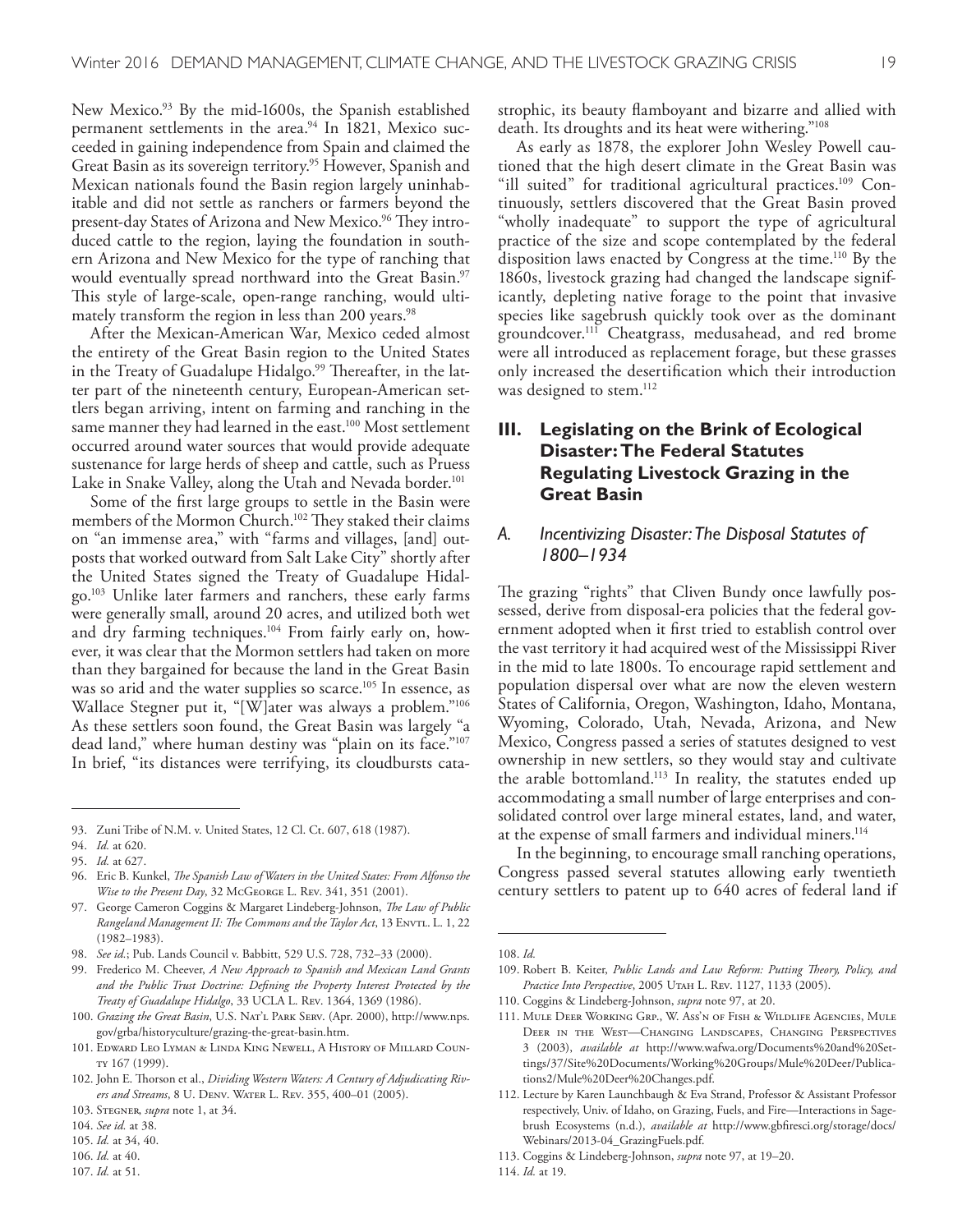they satisfied certain requirements.<sup>115</sup> The problem with these statutes was that proftable ranching in an arid or semi-arid environment required thousands, not hundreds, of acres,<sup>116</sup> so it was never possible to ranch in an economically viable way with 640 acres or less. It was also impossible to patent more land because large swaths had no access to water and it was impractical to erect structures (required by the homesteading laws for a patent to issue) on multiple 640 acre parcels. 117 It was much easier to patent a 340 acre parcel, and run large herds of cattle on the public range, with no attendant statutory obligations. 118

Starting with the railroad land grant statutes of the mid-1800s, the federal government disposed of over a billion acres of land between 1789 and 1934.<sup>119</sup> The disposals can be categorized roughly by category of grantee. Beginning in 1862, Congress gave away over ninety million acres of federal land to private railroad corporations. 120 In 1862, Congress passed perhaps the most well-known disposal statute, the Homestead Act,<sup>121</sup> which opened federal public land to anyone who settled and cultivated it.<sup>122</sup> This was followed by the General Mining Law in 1872,<sup>123</sup> which opened all "unreserved" federal lands to those willing to prospect hard rock minerals. 124 Lesser known homesteading statutes succeeded them, such as the Timber Culture Act of 1873,<sup>125</sup> the Desert Lands Act of 1877,<sup>126</sup> the Graduation Act of 1854,<sup>127</sup> and the Timber and Stone Act of 1878. 128 Along with the settlement statutes, Congress passed other disposal laws intended to encourage the westward moving populace to settle and "tame" the vast federal estate.<sup>129</sup> Thus, the west was essentially "won" by the early 1900s, at least as far as ranching was concerned, and a use pattern and an expectation of privilege were established, both of which still exist today. 130

## *B. Federal Land Laws to the Rescue: Conservation-Driven Legal Reform*

As settlers poured into the western states to take advantage of open access to federal grazing lands, violent conficts over

- 118. *Cf.* Buford v. Houtz, 133 U.S. 320, 328, 332 (1890) (explaining that running cattle on public range was a necessity for western ranchers).
- 119. Coggins & Lindeberg-Johnson, *supra* note 97, at 4.
- 120. *Id.* at 11–12.
- 121. Homestead Act, ch. 75, 37 Stat. 392 (1862) (repealed 1976).
- 122. *Id.* at 392.
- 123. General Mining Law, ch. 152, 17 Stat. 91 (1872) (codifed as amended at 30 U.S.C. §§ 21–54 (2012)).
- 124. *Id.* at 91.
- 125. Timber Culture Act of 1873, ch. 277, 17 Stat. 605 (repealed 1891).
- 126. Desert Lands Act of 1877, ch. 102, 19 Stat. 315 (codifed as amended at 43 U.S.C. §§ 321–323 (2012)).
- 127. Graduation Act, ch. 244, 10 Stat. 574 (1854) (repealed 1862).
- 128. Timber and Stone Act, ch. 151, 20 Stat. 89 (1878) (repealed 1955).
- 129. *See* Coggins & Lindeberg-Johnson, *supra* note 97, at 11.
- 130. *See, e.g.*, United States v. Fuller, 409 U.S. 488, 493 (1973) (holding the Fifth Amendment requires no compensation for value added to fee lands and that permits do not create property rights).

resources began erupting, particularly in areas like the Great Basin. 131 By 1867, large ranching operations were conducting cattle drives, bringing herds thousands of miles to access newly constructed railheads.<sup>132</sup> These first drives brought great profts, encouraging others to enter the cattle business and graze their livestock on the public domain. 133 In the 1870s, large-scale sheep ranching began, and diferent grazing patterns between sheep and cattle sparked tension and even more competition for scarce common resources.<sup>134</sup> The tension erupted into open hostility at points, resulting in the "range wars" of the 1880s and 1890s. 135 Much of the confict early on, especially in arid regions like the Great Basin, arose out of attempts to monopolize access to the limited surface water sources.<sup>136</sup>

One of the frst congressional attempts to curb this conflict was the Unlawful Inclosures Act of  $1885$ ,<sup>137</sup> which provided that "[t]he assertion of a right to the exclusive use and occupancy of any part of the public lands of the United States . . . without claim, color of title, or asserted right . . . is likewise declared unlawful, and prohibited."<sup>138</sup> This statute criminalized actions that ranchers had been taking to protect their water sources, like fencing of sections of public land to keep competing livestock at bay. 139 While Congress was deliberating further action, conservationists like Aldo Leopold were already predicting that continued grazing in the Great Basin region would lead to an environmental crisis because of the impacts grazing had on fre patterns and other causes of desertifcation. 140

The Unlawful Inclosures Act did little to address the root of the problem: too many cattle and sheep on the open range, and too little water and forage to go around.<sup>141</sup> Yet, it took another four decades of unregulated grazing on the public commons and the environmental catastrophe now known as "the Dust Bowl" to spur further congressional action.<sup>142</sup> That action was the Taylor Grazing  $Act$ ,<sup>143</sup> which Congress passed in 1934.<sup>144</sup> Much has been written about the reasons for this statute, and what it was intended to accomplish, but it was one of the strongest indicators of congressional intent to avert ecological disaster, although those charged with implement-

131. Coggins & Lindeberg-Johnson, *supra* note 97, at 22–23.

133. *Id.* at 731–32.

- 135. *Id.*
- 136. *See* Coggins & Lindeberg-Johnson, *supra* note 97, at 21–22.
- 137. Unlawful Inclosures Act, ch. 149, 23 Stat. 321 (1885) (codifed as amended at 43 U.S.C. §§ 1061–1066 (2012)).
- 138. 43 U.S.C. § 1061.
- 139. *Id.*
- 140. Ctr. for Biological Diversity, Livestock Grazing, Fire Regimes, and Tree Densities: Appendix C 1–4 (n.d.), *available at* http://www.biologicaldiversity.org/publications/papers/FIRE.PDF.
- 141. *See* George Cameron Coggins et al., *Te Law of Public Rangeland Management I: The Extent and Distribution of Federal Power*, 12 Envrt. L. 535, 549 (1981–1982).
- 142. Sandra Zellmer, *Boom and Bust on the Great Plains: Déjà Vu All Over Again*, 41 Creighton L. Rev. 385, 393–94 (2008).
- 143. Taylor Grazing Act, ch. 865, 48 Stat. 1269 (1934) (codifed as amended at 43 U.S.C. §§ 315–315r (2012)).
- 144. *Id.* at 1269.

<sup>115.</sup> *Id.* at 20.

<sup>116.</sup> *See id.* at 6.

<sup>117.</sup> *See id.* at 21 ("[P]rivate lands are randomly interspersed among the federal tracts and checkerboarded with railroad sections.").

<sup>132.</sup> Pub. Lands Council v. Babbitt, 529 U.S. 728, 731 (2000).

<sup>134.</sup> *Id.* at 732.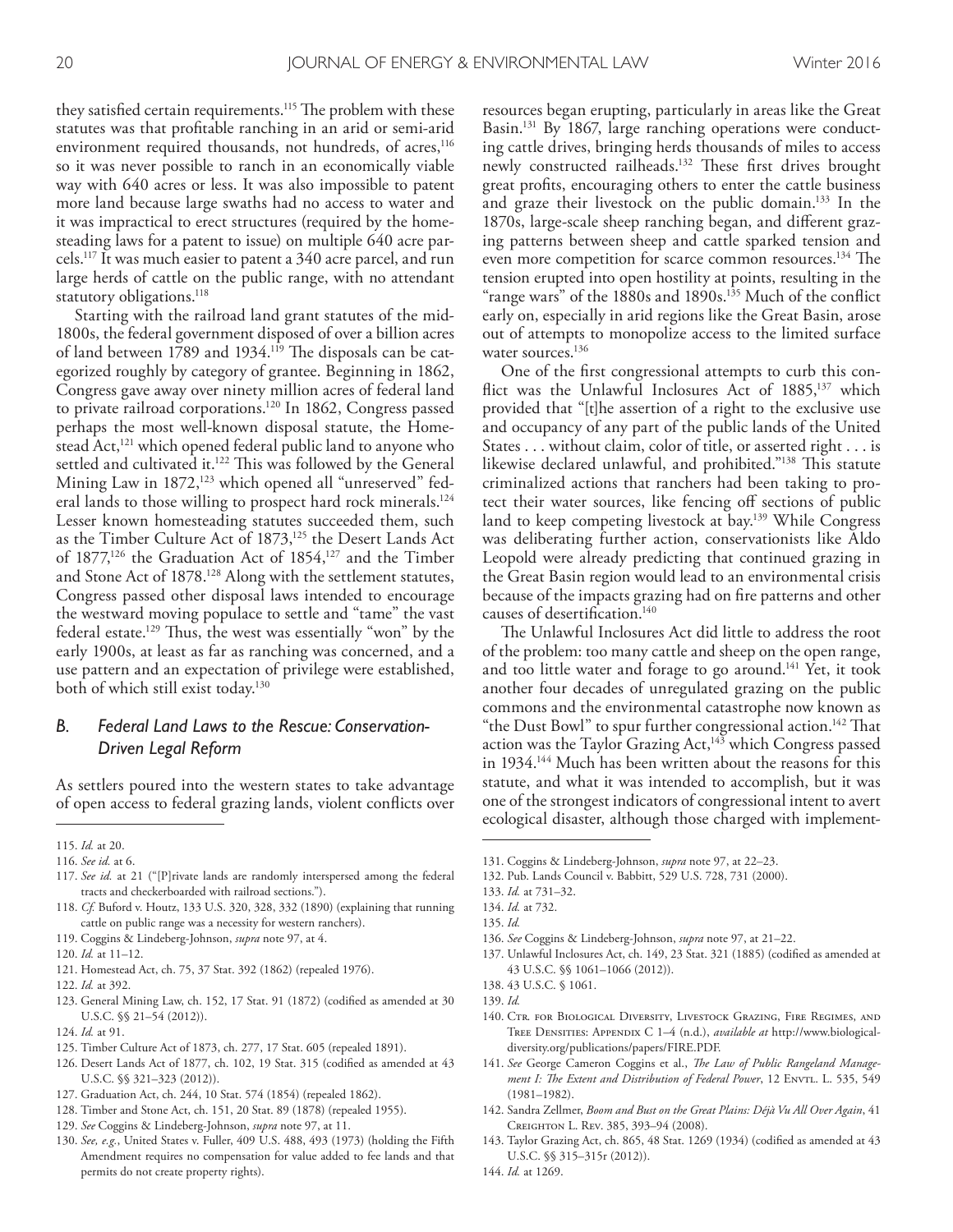ing the statute "organized" grazing in such a way that perpetuated it. 145

Throughout the western half of the nation, overgrazing in the late 1800s and early 1900s on the public domain led to dramatic alterations of the landscape to the point where homesteaders struggled to survive.<sup>146</sup> By the 1930s, the Dust Bowl descended and created a mass exodus to the west, where states like Nevada, Colorado, New Mexico, Kansas, and Oklahoma were experiencing a drought unlike any seen in decades.<sup>147</sup> The droughts of the 1930s hit the Great Basin particularly hard,<sup>148</sup> as it is a region that reached its domestic livestock carrying capacity far sooner than others. 149 In response to this environmental and social crisis, Congress passed a number of statutes as part of The New Deal, in an efort to revitalize and stabilize the agricultural economy and the greater national economy dependent upon it. 150

These statutes included measures granting mortgage relief to bankrupt farmers, agricultural subsidies, and, as mentioned above, so did the Taylor Grazing Act.<sup>151</sup> The Taylor Grazing Act was intended to organize a grazing system on the federal lands, to "regulate their occupancy and use," and to preserve the land from "destruction or unnecessary injury."152 A salient theme throughout the statute is "the need for improvement of range conditions."153

What Congress did not know in 1930, but has become apparent with the evolution of climate science, is that the grazing and agricultural practices of the late 1800s and early 1900s actually changed the ecological backdrop in the Great Basin region, rendering it drier and less able to support largescale domestic livestock operations than other areas of the west, and they continue to do so today. 154 With the gradual

147. John Steinbeck, The Grapes of Wrath 233 (Steinbeck Centennial ed., Penguin Books 2002) (1939) ("And then the dispossessed were draw west—from Kansas Oklahoma, Texas, New Mexico; from Nevada and Arkansas families, tribes, dusted out, tractored out. Carloads, caravans, homeless and hungry; twenty thousand and ffty thousand and a hundred thousand and two hundred thousand. They streamed over the mountains, hungry and restless—restless as ants, scurrying to fnd work to do—to lift, to push, to pull, to pick to cut anything, any burden to bear, for food. The kids are hungry. We got no place to live. Like ants scurrying for work, for food, and most of all for land.").

148. LeRoy W. Hooten, Jr., *Tirties Drought Still Utah's Worst*, Salt Lake City Pub. Works (Aug. 14, 2013), http://www.slcdocs.com/utilities/NewsEvents/ news2003/news8142003.htm.

149. *Id.*

- 151. Kurt T. Lash, *Te Constitutional Convention of 1937: Te Original Meaning of the New Jurisprudential Deal*, 70 FORDHAM L. REV. 459, 476 (2001); *see also* Coggins & Lindeberg-Johnson, *supra* note 97, at 47.
- 152. 43 U.S.C. § 315a (2012).
- 153. Coggins & Lindeberg-Johnson, *supra* note 97, at 51.
- 154. *Cf.* Colorado Plateau—Land Use History of North America, *Cattle and Sheep Grazing: History*, CPLUHNA, http://cpluhna.nau.edu/Change/grazing.htm (last visited June 24, 2015); *see also* Debra L. Donahue, *Federal Rangeland Policy: Perverting Law and Jeopardizing Ecosystem Services*, 22 J. LAND USE & Envtl. L. 299, 304 (2007).

increase in human population since that time, resources such as water have become even scarcer,<sup>155</sup> which has prevented the Basin's rangelands from regenerating. Moreover, as the land dries, it becomes more susceptible to dust and windstorms, causing increasing dust loads to form on the mountainous regions downwind of the desertified valleys.<sup>156</sup> The increasing dust loads cause snow to melt more quickly, which results in less retained moisture at higher elevations and greater levels of spring runof. 157

After Congress passed the Taylor Grazing Act, it took the federal government until the early 1960s to formally adjudicate the grazing rights to all of the federal lands—that is, to apportion grazing allotments to the nearby landowners and water rights holders in the manner that the statute required. 158 Simultaneously, the Grazing Service, and later the BLM, organized thousands of grazing allotments into various districts and selected regional ranchers to oversee them. 159 In the interim, the condition of federal grazing allotments continued to decline, prompting Congress to act again in the 1970s and 1980s through the passage of the Federal Land Policy and Management Act of 1976 ("FLPMA"),<sup>160</sup> the National Environmental Policy Act of 1969 ("NEPA"),<sup>161</sup> and the Public Rangelands Improvement Act of 1978 ("PRIA"). 162

In PRIA, Congress declared that "vast segments of the public rangelands are . . . in an unsatisfactory condition," and that this "unsatisfactory condition" presented a "high risk of soil loss, desertifcation . . . and contribute[d] to unacceptable levels of siltation and salinity in major western watersheds . . . . "<sup>163</sup> In addition, Congress found that overgrazing had "increase[d] surface runoff and flood danger . . . and may ultimately lead to unpredictable and undesirable long-term local and regional climatic and economic changes."164 To carry out the management changes authorized by PRIA, Congress authorized the appropriation of funds for new management policies aimed specifcally at

- 157. *See* Kenworthy, *supra* note 156.
- 158. *See* Hillary M. Hofmann, *A Changing of the Cattle Guard: BLM's New Approach to Grazing Regulations*, 24 J. ENVTL. L. & LITIG. 243, 253-66 (2009).
- 159. *See* Bruce Pendery, *Reforming Livestock Grazing on the Public Domain: Ecosystem Management-Based Standards and Guidelines Blaze a New Path for Range Management*, 27 ENVTL. L. 513, 519 (1997).
- 160. Federal Land Policy and Management Act of 1976, Pub. L. No. 94-579, 90 Stat. 2743 (codifed as amended at 43 U.S.C. §§ 1701–1787 (2012)).
- 161. National Environmental Policy Act of 1969, Pub. L. No. 91-190, 83 Stat. 852 (1970) (codifed as amended at 42 U.S.C. §§ 4321–4347 (2012)).
- 162. Public Rangelands Improvement Act of 1978, Pub. L. No. 95-514, 92 Stat. 1803 (codifed as amended at 43 U.S.C. §§ 1901–1908 (2012)).
- 163. 43 U.S.C. § 1901(a)(1), (3).
- 164. *Id.* § 1901(a)(3).

<sup>145.</sup> *See* 43 U.S.C. § 315a; Coggins et al., *supra* note 141, at 550 (characterizing the Taylor Grazing Act as a step backwards, rather than forwards, in terms of the overall health of the public rangeland).

<sup>146.</sup> John D. Leshy & Molly S. McUsic, *Where's the Beef: Facilitating Voluntary Re*tirement of Public Lands From Livestock Grazing, 17 N.Y.U. ENVTL. L.J. 368, 373–74 (2008).

<sup>150.</sup> Arthur F. McEvoy, *Environmental Law and the Collapse of New Deal Constitutionalism*, 46 Akron L. Rev. 881, 881–82 (2013).

<sup>155.</sup> *See* Colorado Plateau—Land Use History of North America, *Population Growth*, CPLUHNA, http://cpluhna.nau.edu/Change/populationgrowth.htm (last visited June 24, 2015).

<sup>156.</sup> Tom Kenworthy, *How Dust on Colorado's Snow Could Ruin Your Salad*, CLImate Progress (June 19, 2014, 9:54 AM), http://thinkprogress.org/climate/2014/06/19/3447621/dust-on-snow-colorado/; C. Rhoades et al., *Te Infuence of an Extensive Dust Event on Snow Chemistry in the Southern Rocky Mountains*, 42 Arctic Antarctic & Alpine Res. 98, 98 (2010), *available at* http://www.fs.fed.us/rm/boise/AWAE/scientists/profles/Rhoades/ rmrs\_2010\_rhoades003.pdf (discussing livestock grazing's role in increasing ambient dust in the western United States).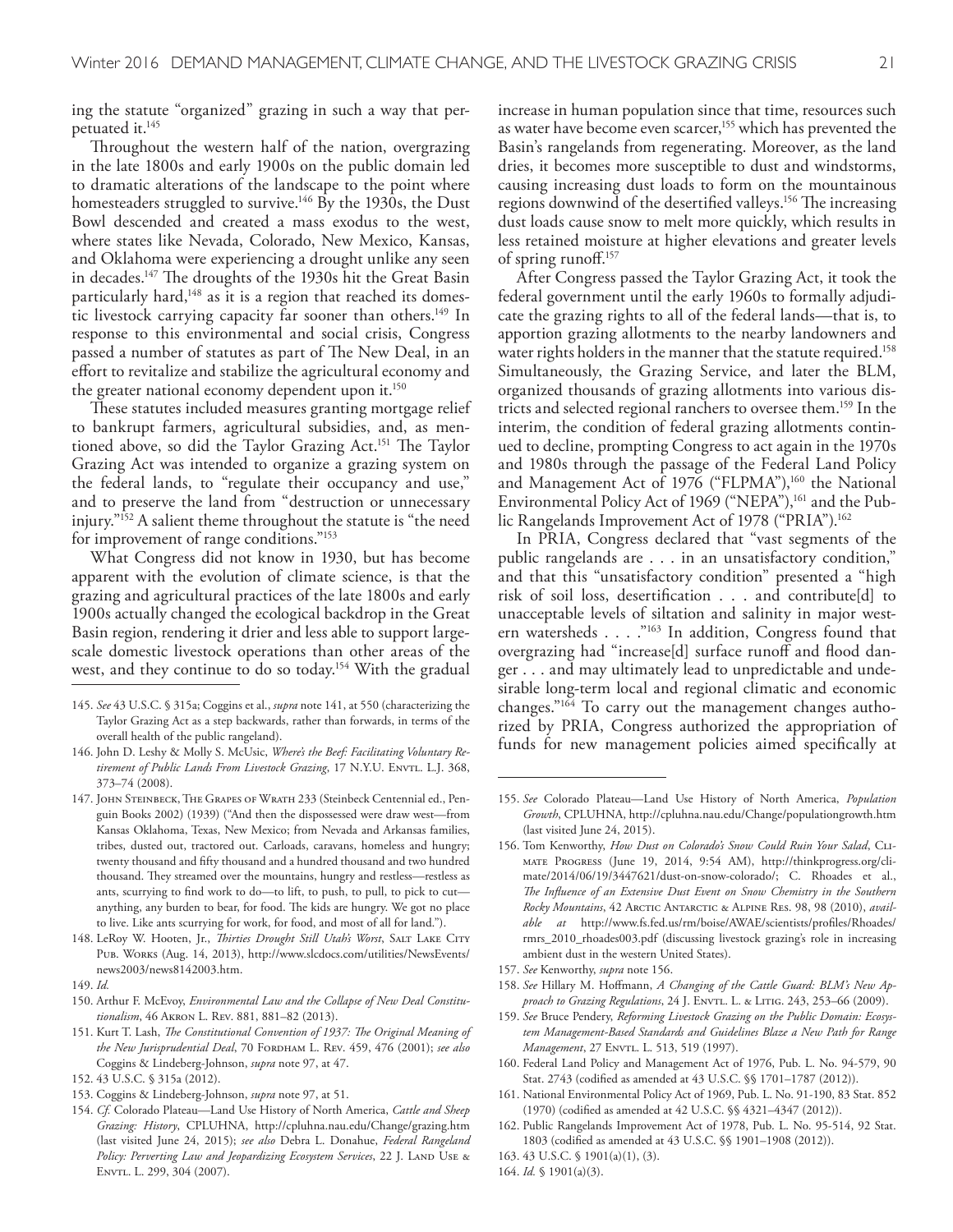addressing overgrazing. 165 Unfortunately, as the condition of the western range continued to change, the system of allocating public lands for existing permittees at historical grazing levels did not,<sup>166</sup> and, as one might predict, the federal range continued to decline. Numerous scholars have commented on the failure of PRIA and other 1970s-era legislation, such as the FLPMA, National Forest Management Act ("NFMA"),<sup>167</sup> and NEPA, to effectuate real change on federal grazing allotments, in terms of lowering stock levels, improving range monitoring, and raising grazing fees to reflect the actual cost of grazing on federal lands.<sup>168</sup> Those scholars attribute this failure, at least in part, to strong, and sometimes violent, resistance by the regulated community of federal lands ranchers, combined with a lack of recognition by land management agencies of the true ecological impacts of grazing by land. 169

#### *C. Cultural Backlash Against the Grazing Statutes*

When Cliven Bundy was in his twenties, a national movement to disrupt federal control over livestock grazing, and indeed, over federal ownership of public land as a whole, started in his home state of Nevada. Disgruntled local residents succeeded in convincing their state and local representatives to enact ordinances and legislation demanding that the federal government cede public lands within Nevada to the State. 170 Residents also took up arms in defense of their cause, which was to eliminate federal ownership and control over public lands. <sup>171</sup> Tis movement is now known as the Sagebrush Rebellion. 172 In certain places, "Sagebrush Rebels," as the activists became known, threatened or actually initiated violence over livestock grazing on federal lands, and spawned the social movement that continues in the Great Basin today. 173

Although its legal strategies failed, the Sagebrush Rebellion never really died, and it persists in federal and state discussions of policy choices involving federal lands.<sup>174</sup> The Rebels' resentment results, at least in part, from their frustration that the federal government owns vast tracts of lands in the western states (particularly in the Great Basin states) and that federal management over the past several decades has included steps to protect endangered species, biological diversity, and the sharing of public lands amongst mul-

- 167. National Forest Management Act of 1976, Pub. L. No. 94-588, 90 Stat. 2949 (codifed as amended at 16 U.S.C. §§ 1600–1614 (2012)).
- 168. *See, e.g.*, Debra L. Donahue, *Western Grazing: Te Capture of Grass, Ground, and Government*, 35 Envtl. L.J. 721, 772 (2005); Leshy & McUsic, *supra* note 146, at 376–77.
- 169. *See* Coggins & Lindeberg-Johnson, *supra* note 97, at 23–24; Joseph M. Feller & David Brown, *From Old-Growth Forests to Old-Growth Grasslands: Managing Rangelands for Structure and Function*, 42 Ariz. L. Rev. 319, 333 (2000).
- 170. Robert L. Glicksman, *Fear and Loathing on the Federal Lands*, 45 U. Kan. L. Rev. 647, 647–52 (1997).

- 172. *Id.*
- 173. *See id.*
- 174. *Id.*

tiple interest groups, as opposed to representing purely local interests. 175 Instead, the Rebels (and their progeny) want to reinstate federal disposal policies and concurrently disrupt federal policy choices over how public lands are managed. 176 The fulcrum of the dispute is ownership of federal lands, because ownership carries the rights to determine use patterns. 177 Despite the violence and active support for the movement, the Sagebrush Rebels have historically failed to efect any change in either the legislative scheme or administrative policy choices governing livestock grazing in any of the western states. 178

In the 1980s and 1990s, the Sagebrush Rebellion was repackaged and reinvigorated as the "County Supremacy," or "County Home Rule," Movement. 179 Although it originated outside the Great Basin, in Catron County, New Mexico, this movement quickly resonated with holdover Sagebrush Rebels as a new hope for less federal control over livestock grazing. 180 Similar to the Sagebrush Rebellion, the County Supremacy Movement was disruptive, threatening, and violent. 181 It was diferent, however, in that its scope was broader than just grazing on federal lands.<sup>182</sup> This time, county governments more actively sought to divest the federal government of its property by passing local ordinances purporting to claim rights to federal land within county borders. 183 Like the Sagebrush Rebellion, these ordinances were uniformly rejected in federal court challenges, and by many State Attorneys General and other officials, and federal lands remained under federal ownership. 184

The recent resurgence in violent, disruptive tactics by Cliven Bundy, E. Wayne Hage, and their fellow activists follows the pattern established by the Sagebrush Rebellion and the County Supremacy Movement. 185 Bundy's view, as refected in the various legal proceedings he has been involved in since the early 1990s, is that the federal government has no authority to regulate his use of federal lands for grazing. 186 In 1993, Bundy decided to test that view by declining to apply for a grazing permit and not paying

- 178. A. Dan Tarlock, *Can Cowboys Become Indians? Protecting Western Communities as Endangered Cultural Remnants*, 31 Ariz. St. L.J. 539, 563 (1999).
- 179. Scott W. Reed, *Te County Supremacy Movement: Mendacious Myth Marketing*, 30 Idaho L. Rev. 525, 527 (1994); Tom Gede, *Anti-Government Movements in the West*, 11 NAT'L ENVTL. ENFORCEMENT J., No. 4, 1996, at 3.
- 180. Gede, *supra* note 179; Reed, *supra* note 179.
- 181. Gede, *supra* note 179.
- 182. *Id.*
- 183. Reed, *supra* note 179, at 529.
- 184. Gede, *supra* note 179, at 5.
- 185. E. Wayne Hage was another Nye County rancher who shared Cliven Bundy's beliefs regarding grazing rights on federal lands. He died in 2006, after waging a decades-long war in court and on the ground over access to grazing allotments and water sources located on federal lands. Steve Tetreault, *Nevada Rancher Details Long Fight for Property Rights*, Las Vegas Rev. J. (Oct. 29, 2013, 9:29 PM), http://www.reviewjournal.com/news/ nevada-rancher-details-long-fght-property-rights.
- 186. United States v. Bundy, No. CV-S-98-531-JBR (RJJ), 1998 U.S. Dist. LEXIS 23835, at \*\*2–3 (D. Nev. Nov. 3, 1998).

<sup>165.</sup> *Id.* § 1901(b)–(c).

<sup>166.</sup> *See* Hofman, *supra* note 158, at 246.

<sup>171.</sup> *Id.*

<sup>175.</sup> *See id.*; *see also* 43 U.S.C. §§ 1751–1753 (2012).

<sup>176.</sup> *See* Glicksman, *supra* note 170, at 652–54.

<sup>177.</sup> *Id.*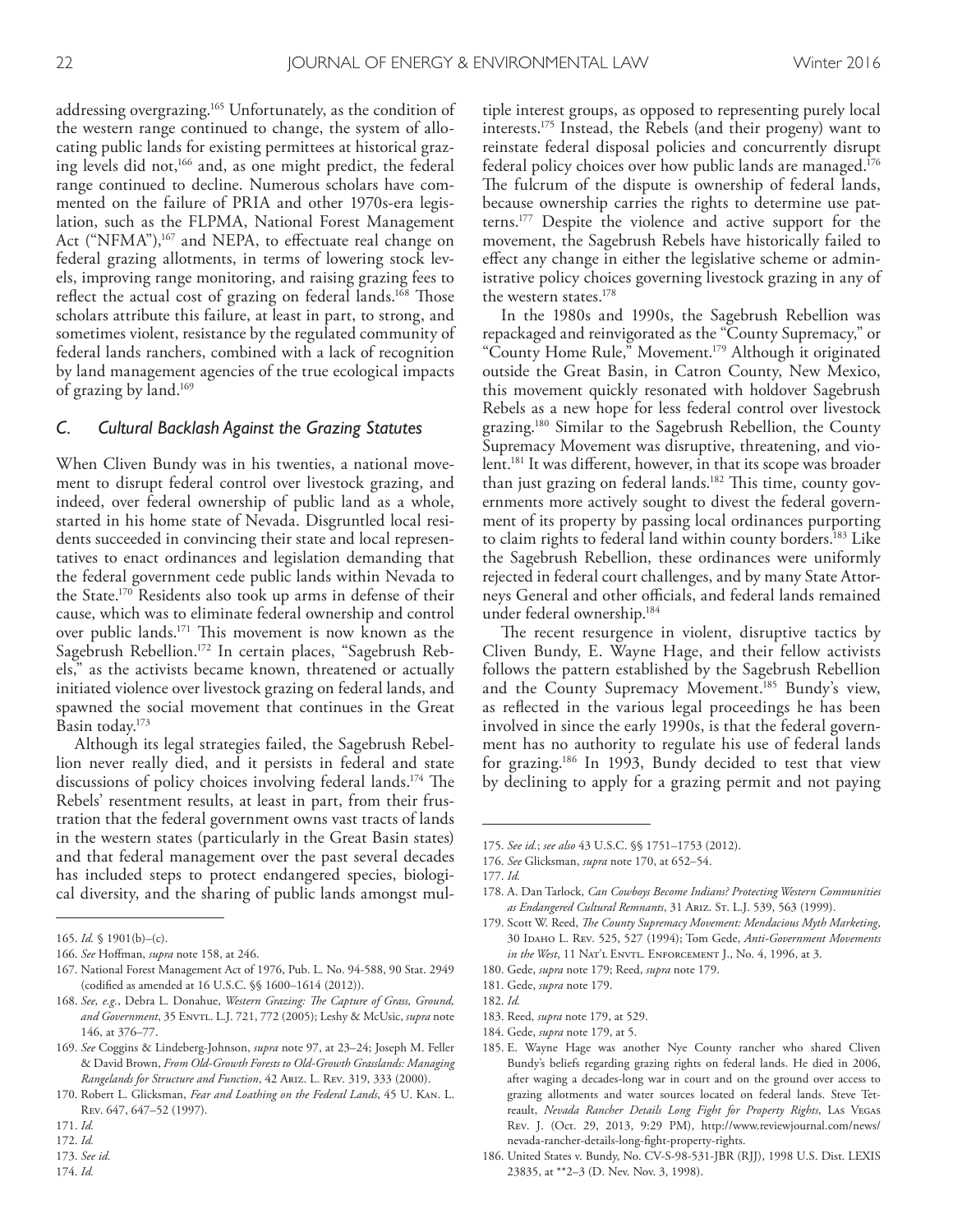the grazing fees required by the Taylor Grazing Act<sup>187</sup> and BLM regulations,<sup>188</sup> and sending various letters to the BLM informing the Agency that it had no jurisdiction to regulate his grazing activities because he had "vested grazing rights" on the Bunkerville Allotment. 189

Due to decades of threats and documented fears by federal land managers that any attempts to enforce federal grazing laws against Bundy would result in violent confict, the BLM allowed Bundy to continue trespassing on federal lands for over twenty years. 190 Finally, in 2014, after decades of legal proceedings and orders authorizing impoundment, the Agency attempted to impound his trespassing livestock.<sup>191</sup> The resulting violence made national news, and the Agency returned Bundy's animals out of fear of a militiastyle retaliation. 192

# **IV. Historical Climatic Data and Climate Projections for the Great Basin Region From 1900–2100**

## *A. The Climatological Foundation: Great Basin Climate Change From 1900–2014*

Understanding how and why the Bundy saga developed into an all-out war is impossible without considering the history of climate change in the Great Basin. The current battles over grazing, suitable land, water, and forage are a result of climatological changes that altered the availability of those very resources. From 1900 to 2000, the Great Basin region warmed by between 0.6 and 1.1 degrees Fahrenheit (depending on elevation and location) and experienced increased intermittent precipitation events (especially during the winter and spring), a declining snowpack during winter, increased tree mortality, and an earlier onset of spring due to changes in runoff patterns.<sup>193</sup> Much of the region is currently experiencing the most severe drought conditions since recordkeeping started. 194 While some changes, like increased precipitation events, seem advantageous in light of the warming trends, these changes may actually accelerate desertifcation by reducing the overall nutrient load available in the soil.<sup>195</sup> This will

lead to marked decreases in available grasses for domestic livestock grazing on federal lands in the Basin and, simultaneously, increase the viability of plants like sagebrush, which livestock do not readily consume. 196

As the region has desertifed, continued grazing has accelerated the process and made it more difficult to mitigate the changes in climate and ecology.<sup>197</sup> The statistics related to the carrying capacity of the land indicate that the number of supportable livestock grazing on federal lands has fallen from a peak of thirty-fve million animal unit months ("AUMs") in 1900 to slightly less than ffteen million AUMs in 2000. <sup>198</sup> Tis reduction has occurred because there is simply less available forage, and, in places, grasses have disappeared altogether and been replaced with species like sagebrush, which thrive in high aridity. 199 In short, range managers have attempted to mitigate climate change in the Basin through reductions in AUMs, which has produced unsatisfactory results.

#### *B. Great Basin Climate Change From 2014–2100*

For the next several decades, scientists agree that the Great Basin region will continue to warm, dry, and produce additional desertification. The U.S. Bureau of Reclamation estimates that water demand in the Basin will exceed water supply on a consistent basis throughout that period, and that temperatures across the Basin will rise by as much as  $6$  degrees Celsius by 2100. $^{200}$  The region's rivers will experience earlier peak flows and an earlier spring runoff caused by increased dust loads on winter snowpack, resulting in less available consistent water flow during the hot summer months.<sup>201</sup> The United Nations Intergovernmental Panel on Climate Change predicts the region will experience less precipitation in the spring and summer through 2060, although increased water vapor in cloud cover will cause more dramatic precipitation events when rain does fall.<sup>202</sup> These effects will infuence other wild card phenomena, such as pine and spruce beetle infestations.<sup>203</sup> The overall warming, changes in groundcover plant species, and decreased summer precipitation will result in increased fre incidents across the Great Basin region. 204 More specifcally, the Great Basin is expected to experience more fres, more acreage burned, longer lasting fres, and longer fre seasons, all of which will tax the reduced water flow even more, as fire management agencies use water reserves to combat the fres. 205

198. Launchbaugh & Strand, *supra* note 112.

<sup>187.</sup> 43 U.S.C. § 315b (2012).

<sup>188.</sup> 43 C.F.R. § 4130.8-1 (1993).

<sup>189.</sup> *Bundy*, 1998 U.S. Dist. LEXIS 23835, at \*\*2–3.

<sup>190.</sup> *See id.* at \*\*4–5.

<sup>191.</sup> Jaime Fuller, *Everything You Need to Know About the Long Fight Between Cliven Bundy and the Federal Government*, Wash. Post (Apr. 15, 2014), http://www. washingtonpost.com/blogs/the-fx/wp/2014/04/15/everything-you-need-toknow-about-the-long-fght-between-cliven-bundy-and-the-federal-government/.

<sup>192.</sup> *E.g.*, Bleakly et al., *BLM Releases Cattle to Bundy*, 8 News Now (Apr. 12, 2014), http://www.8newsnow.com/story/25231502/breaking-news-protesters-gatheron-i15-causing-traffic-delays-cliven-bundy-blm.

<sup>193.</sup> Jeanne C. Chambers, U.S. Dep't of Agric., Climate Change and the Great Basin 29 (2008); *see* Bradley Udall, Presentation at the 16th Annual Conference for Environmental Law Teachers: The Future of Water Supply and Demand in the Colorado River Basin, at 3 (2013).

<sup>194.</sup> Udall, *supra* note 193.

<sup>195.</sup> Richard F. Miller et al., Or. Agric. Experiment Station, Special Report No. 880, Dry-Wet Cycles and Sagebrush in the Great Basin 12–13

<sup>(1991).</sup> 196. *Id*. at 13–14.

<sup>197.</sup> Feller & Brown, *supra* note 169, at 339.

<sup>199.</sup> Miller et al., *supra* note 195, at 14.

<sup>200.</sup> *See* Udall, *supra* note 193, at 8.

<sup>201.</sup> *Id.* at 15.

<sup>202.</sup> *See id.* at 8; Andrew Freeman, *Climate Projections More Confdent, Dire From*  IPCC, CLIMATE CENTRAL (Sept. 27, 2013), http://www.climatecentral.org/news/ ipcc-report-shows-climate-scientists-more-confdent-dire-in-projections-16528.

<sup>203.</sup> Udall, *supra* note 193, at 20.

<sup>204.</sup> *Id.* at 22.

<sup>205.</sup> *Id.*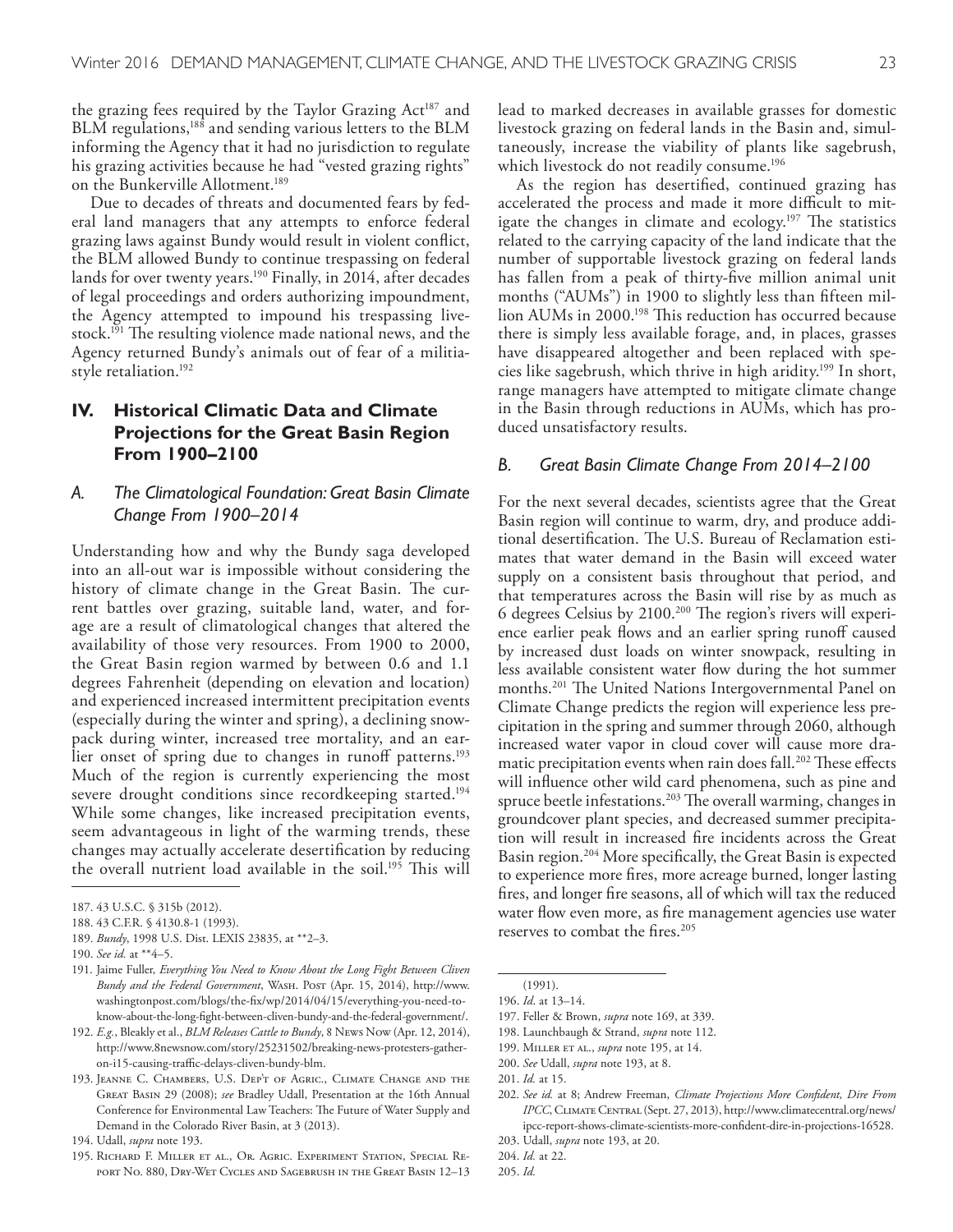Experts agree climate change is "water change,"206 but it will also create "forage change" for those using the federal lands to graze domestic livestock. Where there is less water, increased fre, and continued grazing, there will be less forage. Ranchers will increasingly have to bring forage and water to their cattle grazing on federal allotments to supplement the naturally occurring grasses. 207 The carrying capacity of federal allotments will decrease, in many places, to the point where grazing will have to cease altogether. 208

Climate change in the Great Basin has, and will continue to, dramatically impact native species. Two-thirds of the Basin's native fsh are either on the endangered species list, designated for listing, or targeted as species of concern. 209 One species, the pika, has demonstrated what could potentially happen to other species—it disappears from the periphery of the warmest parts of its range at a demonstrable rate and does not return.<sup>210</sup> That is to say, as pika habitat warms by just a few degrees, the pika leave, seeking cooler temperatures at higher elevations.<sup>211</sup> They do not adapt and they do not return. 212 Alarmingly, the State of Nevada alone has identifed over one hundred biodiversity "hot spots" in the Basin, which are areas where the number of rare or endangered species is considered critical to maintain. 213

In brief, the climate projections indicate that grazing will have to be curtailed, at a minimum, to the degree it has already been over the past ffty years. What is currently unknown is the degree to which the efects of climate change will impact livestock grazing given all of the other variables, such as increased fre, increased dust loads on snowpack, pest outbreaks, decreased and unpredictable water supplies, and perhaps others, in various combinations and at unpredictable intervals. Yet, all of these predictions result in a future climate that does not support livestock grazing at current levels, or possibly at all, depending on how rapidly the region warms. Ideally, such dramatic change warrants a wholesale restructuring of the statutory regime governing natural resource management, but the pace of current climate change demands a faster solution than Congress can deliver.

212. *Id.*

# **V. Demand Management: A New Social, Scientific, and Legal Regime for a New Series of Resource Management Problems**

#### *A. Grazing Management and Climate Change*

The topic of, and the need for, range reform is nothing new to those who study and manage livestock grazing on public lands, but it was historically undertaken only in response to overgrazing crises or threats to endangered species or their habitat. As noted above, the statutory authority to manage grazing stems primarily from the Taylor Grazing Act,<sup>214</sup> as modified slightly by the Granger-Thye Act,<sup>215</sup> the FLPMA, the NFMA, NEPA, and to some degree, PRIA. Yet none of these statutes contemplate, let alone require, the Forest Service or the BLM to regulate grazing activity in light of climate change science. 216 Indeed, the concept of climate change did not enter into the dialogue of public lands managers until 2010, when the Council on Environmental Quality ("CEQ") sent draft guidance to federal lands agencies regarding potential measures they could take into account for climate change when making individual adjudicatory decisions. 217 Yet, even the CEQ acknowledged that it did not have specifc guidance for land use planners, such as Forest Service and BLM rangeland specialists responsible for advising on grazing policy and making adjudicatory decisions. 218

In June 2013, the White House issued a *Climate Action Plan* that surveyed the impact of climate change on public lands. 219 Although this represents an encouraging step in the right direction for those concerned about climate impacts on public lands, the anticipated completion date for any resulting studies is, at earliest, the summer of 2015 and the focus of these early documents is on the key action items involving greenhouse gases, energy production, and protection of vulnerable communities from storms and other disasters associated with sea level rise. 220 Impacts to public lands are barely mentioned. 221

In November 2013, President Obama issued an executive order entitled "Preparing the United States for the Impacts of Climate Change," which notes many of the climate impacts that regions like the Great Basin have and will sufer as a

- 219. Exec. Office of the President, Climate Action Plan 14 (2013).
- 220. *See id.* at 5, 12.
- 221. *See id.* at 7, 14, 15 (discussing public lands but only in the context of other issues such as water usage and energy concerns).

<sup>206.</sup> *Climate Change and Water*, U.S. ENVTL. PROTECTION AGENCY, http://water. epa.gov/scitech/climatechange/ (last visited June 25, 2015).

<sup>207.</sup> Thomas M. Power, *Taking Stock of Public Lands Grazing: An Economic Analysis*, Publiclandsranching.org, http://www.publiclandsranching.org/htmlres/ wr\_taking\_stock.htm (last visited June 25, 2015) (noting that, in 1997, only 4% of the feed for domestic livestock in the eleven public lands ranching states came from public lands).

<sup>208.</sup> *See* Pendery, *supra* note 159, at 583–87.

<sup>209.</sup> Holly Doremus, *Water, Population Growth, and Endangered Species in the West*, 72 U. Colo. L. Rev. 361, 367 (2001).

<sup>210.</sup> *Global Warming and the American Pika*, NAT'L WILDLIFE FED'N, https://www. nwf.org/Wildlife/Threats-to-Wildlife/Global-Warming/Effects-on-Wildlifeand-Habitat/Pika.aspx (last visited June 25, 2015).

<sup>211.</sup> *See* John Kostyack & Dan Rohlf, *Conserving Endangered Species in an Era of Global Warming*, 38 ELR 10203, 10204 (Apr. 2008).

<sup>213.</sup> *See* Peter F. Brussard et al., U.S. Geological Surv., Status and Trends of the Nation's Biological Resources 514 (1998).

<sup>214.</sup> 43 U.S.C. § 315(b) (2012).

<sup>215.</sup> Granger-Tye Act, Pub. L. No. 81-478, 64 Stat. 82 (1950); *see also* Federal Land Policy and Management Act of 1976, Pub. L. No. 94-579, § 701(j), 90 Stat. 2743, 2787 (clarifying that nothing in the Act was intended to afect livestock grazing revenues under section 12 of the Granger-Thye Act, codified at 16 U.S.C. § 580h (2012)).

<sup>216.</sup> Marya Torrez, *Cows, Congress, and Climate Change: Authority and Responsibil*ity for Federal Agencies to End Grazing on Public Lands, 14 V<sub>T</sub>. J. ENVTL. L. 1, 30–31 (2012).

<sup>217.</sup> Mark Squillace & Alexander Hood, *NEPA, Climate Change, and Public Lands Decisionmaking*, 42 ENVTL. L. 469, 469 (2012).

<sup>218.</sup> *Id.* at 473.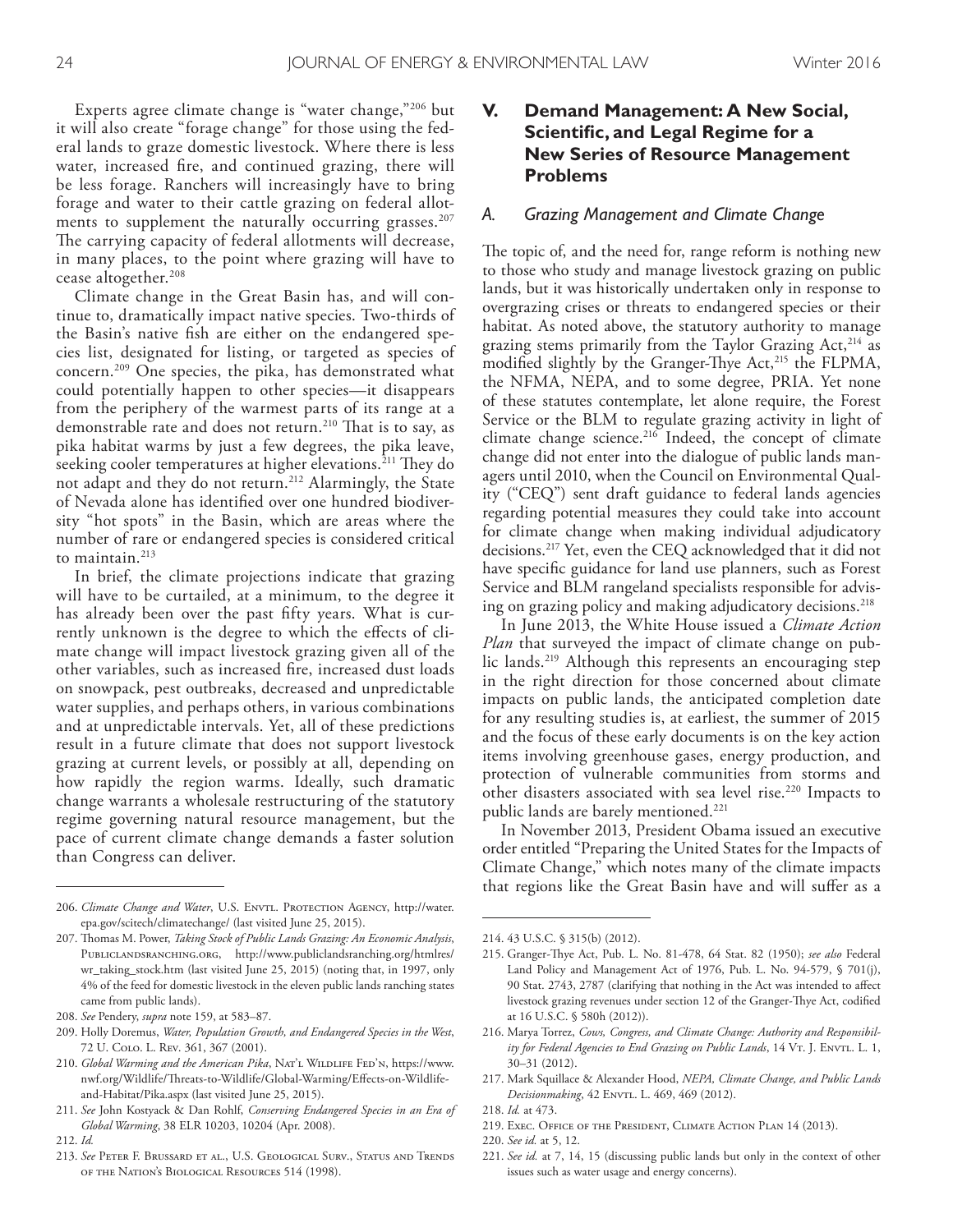result of climate change, but focuses largely on building community resilience and infrastructure that can adapt to the changing climate and the challenges that it will bring to urban population centers.<sup>222</sup> The order speaks of "safeguarding natural resources" and contains one section requiring the heads of the Department of the Interior and Department of Agriculture, among others, to inventory and assess proposed changes to "their land- and water-related policies, programs, and regulations necessary to make the Nation's watersheds, natural resources, and ecosystems, and the communities and economies that depend on them, more resilient in the face of a changing climate."223 In addition, the order requires agencies, "where possible, [to] focus on program and policy adjustments that promote the dual goals of greater climate resilience and carbon sequestration, or other reductions to the sources of climate change."<sup>224</sup> The executive order required that the assessment and inventory be completed within nine months of its issuance. 225

The agencies' individual climate action plans are still bound by the statutory mandates in the Taylor Grazing Act, which, together with the grazing regulations, guarantee that existing ten-year grazing permits shall be renewed as long as the permittee has not violated the terms of the prior permit.<sup>226</sup> The BLM and Forest Service can reduce grazing levels in response to permit violations (such as grazing too many or too few livestock on an allotment, or grazing outside the permissible season), and to protect the ecological health of an allotment; however, these authorities were promulgated before the CEQ recommendation in 2010 and the subsequent executive order mentioned above.<sup>227</sup> Therefore, existing grazing laws and regulations do not expressly authorize the Forest Service or the BLM to reduce grazing levels or cancel grazing on allotments in response to climate change concerns.

## *B. Demand Management: An Unorthodox Solution to the Grazing Problem*

Although the existing statutory and regulatory structures governing livestock grazing on public lands would, theoretically, allow for land management agencies to incorporate climate change impacts into planning and decisionmaking efforts,<sup>228</sup> it is likely that a full execution of the 2013 executive order will require the promulgation of new regulations. When agencies take this inevitable step, they will have several models to follow from governmental entities that have already begun the work of planning for climate change, both within the United States and in the Mediterranean region. 229

One theory that has proven successful in planning for climate-related impacts on regional water resources is called "Water Demand Management."

Demand management is a concept that developed from the feld of economics, involving the study of market forces operating on a given product or service. 230 As economists have known for centuries, factors of supply and demand will drive price, while governmental manipulation on either side of the supply or demand curves will alter market price and product consumption. 231 Since the early 1970s, governments and the United Nations have been managing and studying water use patterns in the Mediterranean region using the Water Demand Management theory. 232 Climate science is one of the factual bases used in the application of this theory to determine future water availability and, if data indicate a lessening of the total amount of the resource, to provide the factual support for governmental entities to curb societal demand for, and use of, that resource. 233 As implemented in the Mediterranean, Water Demand Management is a holistic approach, involving more than just "command and control" techniques.<sup>234</sup> The reason for this is that Mediterranean countries have recognized that a social component must form part of a successful demand management strategy to achieve the desired result in the most efficient way.<sup>235</sup>

The theoretical assumption underpinning demand management is that, whether water is privately owned or communally held, it is a resource that is subject to government regulation.<sup>236</sup> The authority for either national or local governments to condition water usage must, and does, exist in all nations and regions that have incorporated demand management measures.<sup>237</sup> This is because demand management is an integrated approach to resource management, involving top-down, or command and control style regulation, with a bottom-up, social and educational component. 238 Specifc demand management techniques with respect to water management have included: cost-refective pricing, metering, loss detection measures, communications campaigns to educate consumers about efficient resource

- 231. *See generally* Amy Sinden, *Te Tragedy of the Commons and the Myth of a Private Property Solution*, 78 U. Colo. L. Rev. 533, 535 (2007).
- 232. *See* Global Water P'ship, *supra* note 229.
- 233. *See id.* at 4; *see also* David Stephenson, *Demand Management Teory*, 25 Water S. Afr. 115, 117 (1999).
- 234. *See* Global Water P'ship, *supra* note 229, at 4.
- 235. *See id.* at 37; Stephenson, *supra* note 233, at 118.
- 236. In Turkey, for example, water rights can be publically held, but they are subject to privatization by the government, for use in hydroelectric dams. *See* Mine Islar, *Privatised Hydropower Development in Turkey: A Case of Water Grabbing?*, 5 Water Alternatives 376, 382 (2012). In the United States, water is owned by the public but subject to state-specifc apportionment laws and federal navigational servitudes.
- 237. *See id.*; Gregory S. Weber, *A New Water Accounting*, 40 Ecology L.Q. 795, 810 (2013).
- 238. Weber, *supra* note 237.

<sup>222.</sup> *See* Exec. Order No. 13,653, 78 Fed. Reg. 66,817 (Nov. 6, 2013).

<sup>223.</sup> *Id.* at 66,820.

<sup>224.</sup> *Id.*

<sup>225.</sup> *Id.*

<sup>226.</sup> 42 U.S.C. § 315(b) (2012). 227. *See* 43 C.F.R. § 4180.1 (2015).

<sup>228.</sup> *See* Hillary M. Hofmann, *Climate Change and the Decline of the Federal Range:* 

*Is Adaptive Management the Solution*?, 15 VT. J. ENVTL. L. 265, 287-89 (2014). 229. *See* Global Water P'ship, Water Demand Management: The Mediterranean Experience 7–8 (2012), *available at* http://www.gwp.org/Global/Tool

Box/Publications/Technical%20Focus%20Papers/01%20Water%20Demand%20 Management%20-%20Te%20Mediterranean%20Experience%20(2012)%20 English.pdf.

<sup>230.</sup> *See* Asmita Barve, *Lessons in Demand Management*, N.C. St. Univ. Supply Chain Resource Cooperative (Sept. 24, 2002), http://scm.ncsu.edu/ scm-articles/article/lessons-in-demand-management.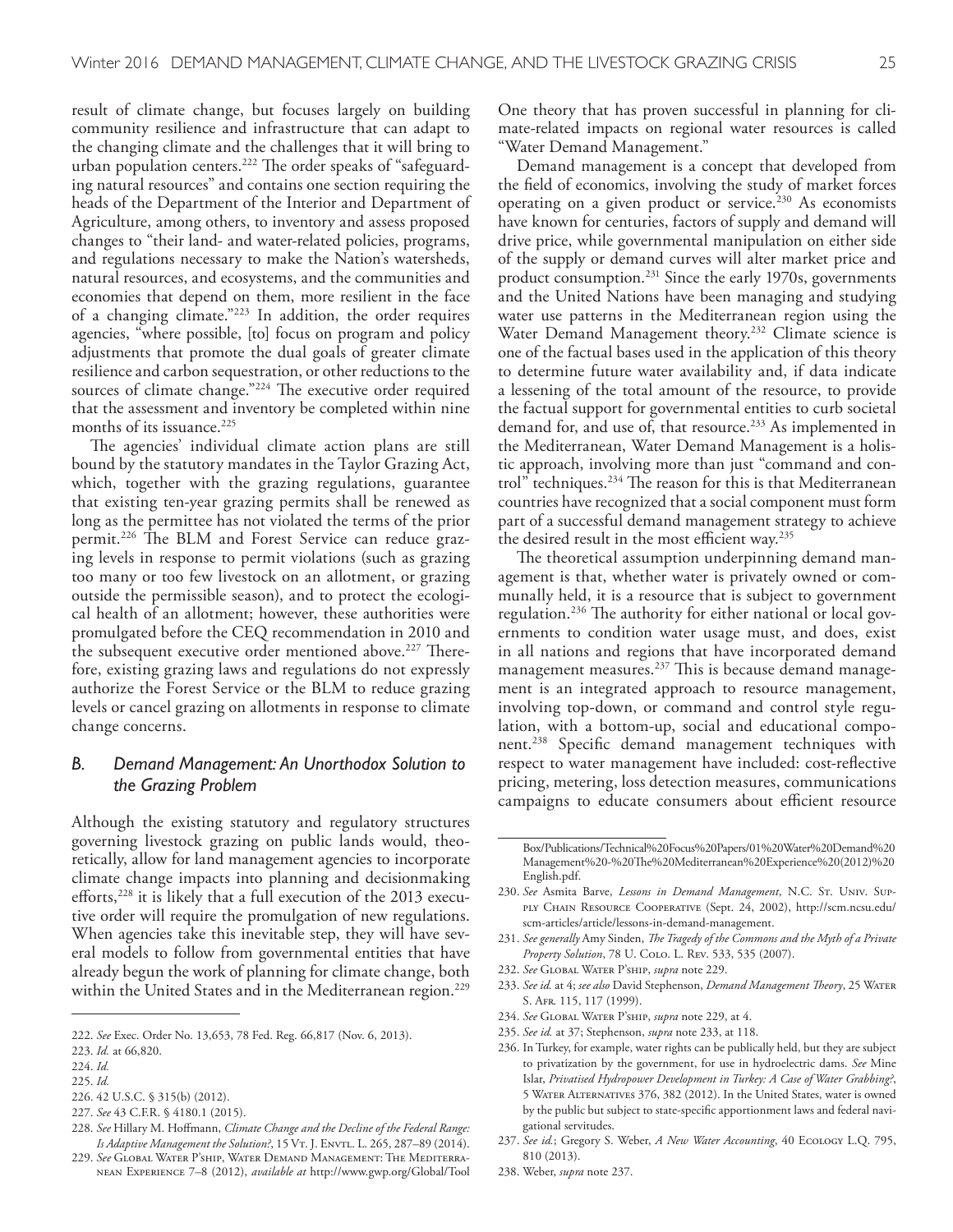use, incentives for retroftting outdated equipment, and mandated reduction of resource use on either a temporary or permanent basis.<sup>239</sup> The specific measures used depend on the nature of the resource, its relative scarcity, and the social context surrounding its use. 240

Water Demand Management has been applied in some regions of the United States, although its use has thus far been a matter of local or state choice, rather than a federal mandate. 241 In California, for example, the state legislature passed a water conservation statute in 2009, requiring municipal governments to reduce overall water usage in the State by 20% in eleven years. $242$  The statute requires these authorities to implement demand management principles into water planning and environmental review of new development practices. 243 Demand management techniques will also likely play a part in reapportioning upper and lower Colorado River basin allocations under the Colorado River Compact. 244

As for grazing in the Great Basin, principles of demand management should be incorporated into the federal natural resource management scheme, given that climate science demonstrates an impending ecological disaster if grazing continues at current, or slightly less than current, rates.<sup>245</sup> Moreover, like water, the regulated community in the Great Basin and federal land statutes regard the federal range as a quasipublic resource.<sup>246</sup> That is, ranchers like Cliven Bundy admit that the federal government currently owns the Bunkerville Allotment, but they believe, ardently, that they possess a private, independent right to the forage contained thereon.<sup>247</sup> Many have debated the nature of what these ranchers consider to be a grazing right and the federal defnition of the corresponding legal term, a "grazing preference," has evolved over time, but there is no debate over the fact that federal land management agencies and the regulated community of ranchers consider there to be at least some component of a private right in the forage located on the federal range, whatever form or label it actually may take. 248

- 241. Jamey Volker, *Water Supplies Finally Take Center Stage in the Land Use Planning Arena*, 35 Ecology L.Q. 573, 604–08 (2008).
- 242. Andrew P. Tauriainen et al., *New Attention for Urban Water Management Plans: Urban Water Planning in California After the Water Conservation Act of 2009*, 13 A.B.A. Water Resources Committee Newsl. 14, 14 (2010).
- 243. *Id.* at 17–18.
- 244. Greg Hobbs, *Upper Colorado River Basin Compact: Sharing the Shortage*, 32 Wyo. Law. 20, 23 (2009).
- 245. *See* Torrez*, supra* note 216, at 2–8.

There are several reasons why demand management is needed and could succeed in ways that prior attempts to reduce or eliminate grazing failed. To begin, it is a theory of natural resource management that contemplates large-scale prospective planning, which is exactly what natural resource management agencies will have to do as they attempt to plan for climate change impacts, both direct and indirect, some of which are unknown. 249 It is also malleable and can be developed during the planning process required by the FLPMA, during the renewal process for individual grazing allotments, or during the review process for annual operating instructions ("AOI") by the BLM. 250

For example, the BLM could promulgate regulatory amendments that require federal land use plans to consider region-specifc climate change impacts. Various aspects of demand management could be incorporated into those regulations, or folded into the Agency's implementation of the new regulations. These amendments, and the notice and comment process, would alert the regulated community that the Agency acknowledges climate change is occurring and notify them that the direct and indirect impacts of climate change will alter their grazing patterns. The regulations themselves could be fairly general to allow for district- and allotmentlevel planning decisions that require specifc actions, but they could require the Agency to consider climate change as it moves ahead with grazing management decisions. Simultaneously, the Agency could enable district and regional range managers to make adjustments to forage levels based on the present climate science.

Alternatively, the BLM could promulgate climate change regulations that incorporate demand management principles more directly, and require the Agency to manage grazing accordingly. This approach could include a multifaceted, holistic directive to range managers to set up a forage monitoring system, determine a means of evaluating compliance with AUM levels, and establish a system for determining rates of forage and water loss. They could also be directed to adjust grazing fees to refect the true cost to the Agency of administering the grazing program (as well as including the cost of scientifc research into climate impacts), include incentives for ranchers who comply with their permit terms, mandate across the board AUM reductions in regions like the Great Basin where the climate will dry and warm at a predictable rate, and set up a training program for range managers to educate ranchers about climate change. The latter component will be particularly critical given the existing tensions between ranchers like Cliven Bundy and the BLM. 251 It may not be easy to determine a way to communicate the facts of climate change to this community but any new regulatory scheme should include this element if there is any hope of success. Without it, public lands ranchers will continue to resist federal management of grazing on federal lands.

<sup>239.</sup> *See* PacifcWater SOPAC, *What Is Water Demand Management*, SOPAC, http://www.pacifcwater.org/pages.cfm/water-services/water-demand-management/what-water-demand-management/ (last visited Mar. 21, 2015).

<sup>240.</sup> *Id.*

<sup>246.</sup> *Nevada Governor Calls Federal Cattle Roundup "Intimidation*," CBS Las Vegas (Apr. 9, 2014, 11:09 AM), http://lasvegas.cbslocal.com/2014/04/09/nevadagovernor-calls-federal-cattle-roundup-intimidation/ ("Bundy, a descendant of Mormons who settled in Bunkerville more than 140 years ago, claims an inherent right to graze the area and casts the confict as a states' rights issue. He said he doesn't recognize federal authority on land that he insists belongs to Nevada.").

<sup>247.</sup> *Id.*

<sup>249.</sup> *See* Torrez, *supra* note 216, at 27.

<sup>250.</sup> *See* 43 U.S.C. §§ 1751–1753 (2012).

<sup>251.</sup> *See Nevada Governor Calls Federal Cattle Roundup "Intimidation*,*" supra* note 246.